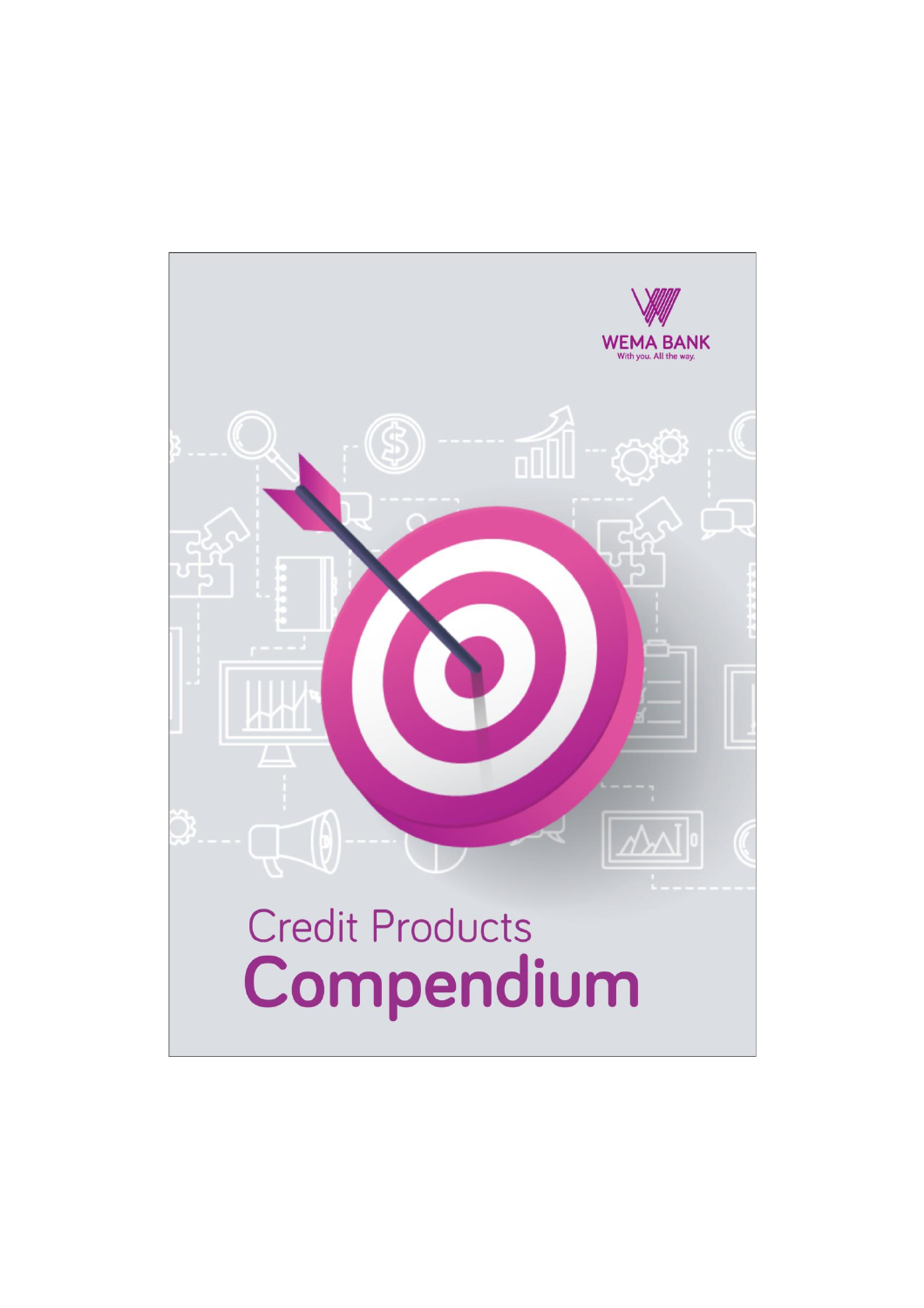| CREDIT PRODUCT COMPENDIUM     | <b>CONTENTS</b>                                                                                                                                                                         |
|-------------------------------|-----------------------------------------------------------------------------------------------------------------------------------------------------------------------------------------|
|                               |                                                                                                                                                                                         |
|                               | <b>CONTENTS</b>                                                                                                                                                                         |
| <b>Retail Credit Products</b> | <b>CONSUMER FINANCE PORTFOLIO</b><br>Personal Loan (Fixed Term Loan)<br>Revolving Overdraft (ROD)<br>Wema Asset Acquisition Scheme (WAAS)<br>Cash Flow Lending<br>Consumer Loan Pricing |
| e-Business Portfolio          | <b>CARD PRODUCTS</b>                                                                                                                                                                    |
|                               | <b>Credit Cards</b><br>Wema Classic Visa Credit Card                                                                                                                                    |
|                               |                                                                                                                                                                                         |
|                               |                                                                                                                                                                                         |
|                               |                                                                                                                                                                                         |
|                               |                                                                                                                                                                                         |
|                               |                                                                                                                                                                                         |
|                               |                                                                                                                                                                                         |
|                               |                                                                                                                                                                                         |
|                               |                                                                                                                                                                                         |
|                               |                                                                                                                                                                                         |
|                               |                                                                                                                                                                                         |
|                               |                                                                                                                                                                                         |
|                               |                                                                                                                                                                                         |

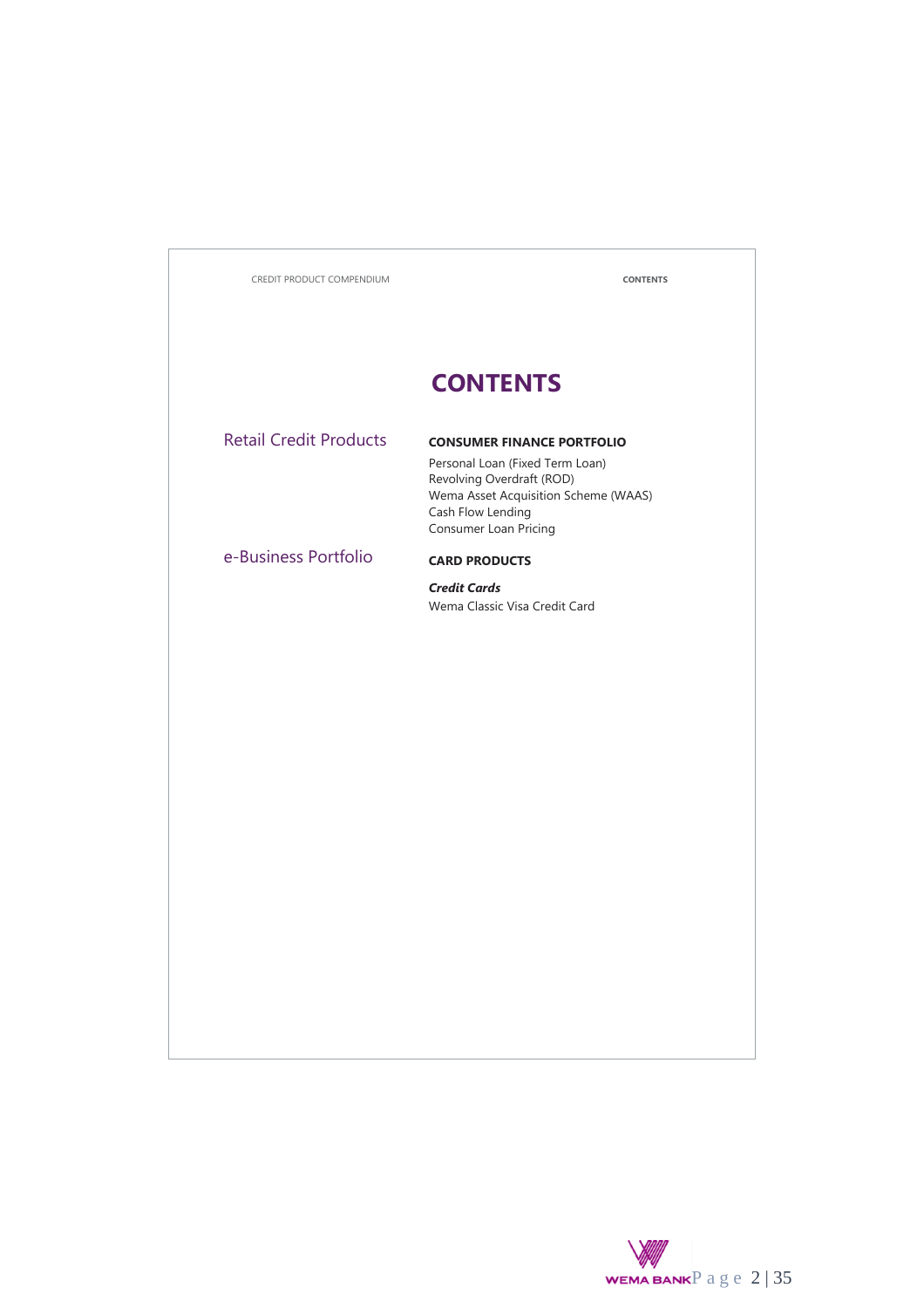CREDIT PRODUCT COMPENDIUM **CONTENTS**

### **CONTENTS**

### Credit Products Overdraft

LPO Finance Facility Contract Finance Facility Import Finance Facility Invoice Discounting/ Receivable Finance Facility Cheque Discounting Facility/ Direct Credit Facility/next Day Value

### **OFF BALANCE SHEET FACILITIES**

Bid/tender Bond Advance Payment Guarantee (APG) Performance Bond Bank Guarantee

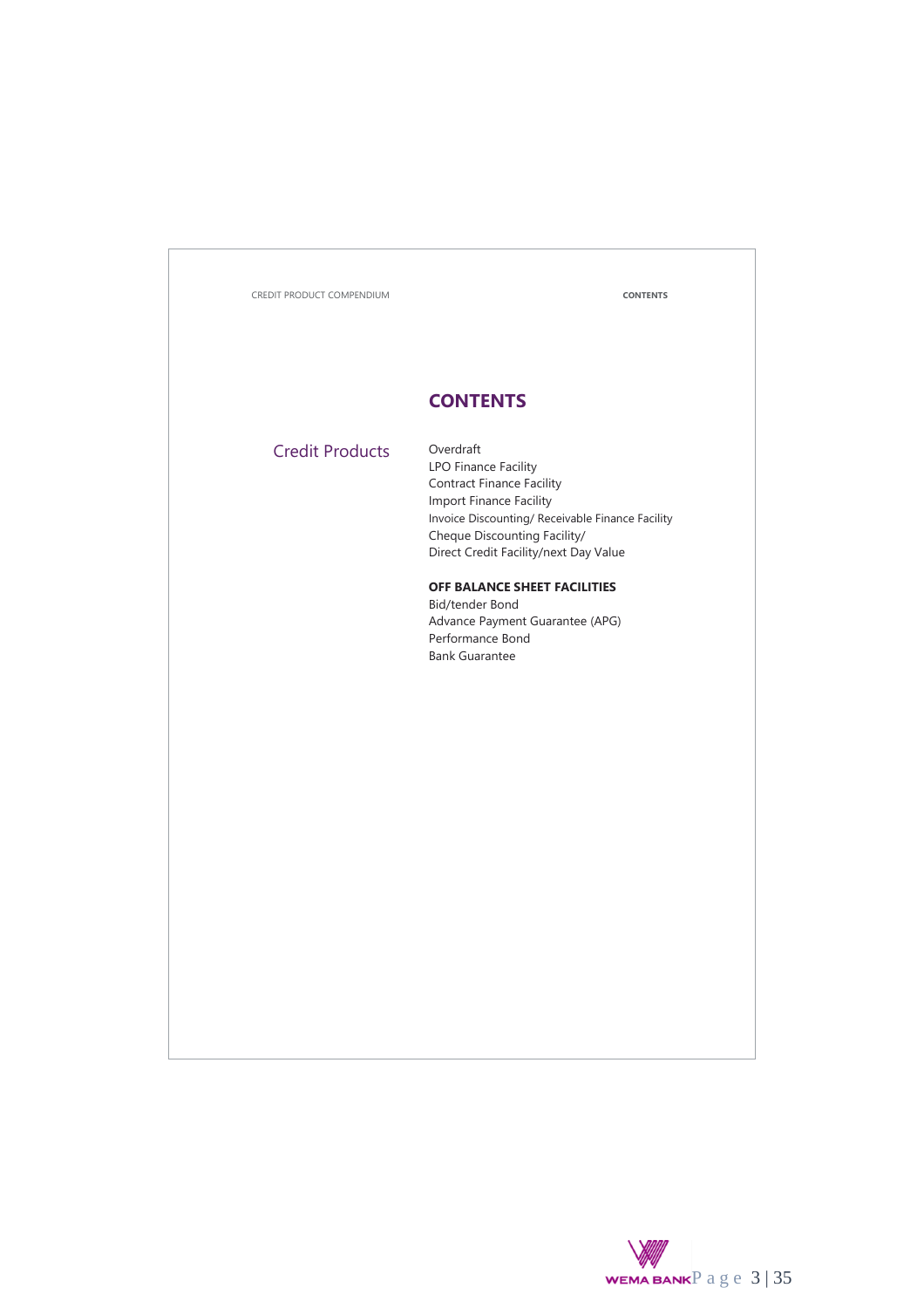# **CONSUMER FINANCE PORTFOLIO**

The Wema Bank Consumer Finance Product portfolio consist of four products variants that are primarily targeted at individual regular salary earners or salary earners under a group or association as well as the self-employed and small businesses. This portfolio provides a line of income for the bank in terms of loan interest and loan fees. The unique selling points of the products are:

Quick turnaround time, 72hrs guaranteed response on request approval/decline for a Fixed Term Loan, and 48hrs on Overdraft

Competitive interest rates on reducing balance No collateral required

Fixed monthly installment to aid financial planning Low transaction cost

– Zero COT, no hidden charges Flexible repayment plans between 12 to 36 months, Top-Up available on Fixed Term Loan after 6 months. No hidden charges.

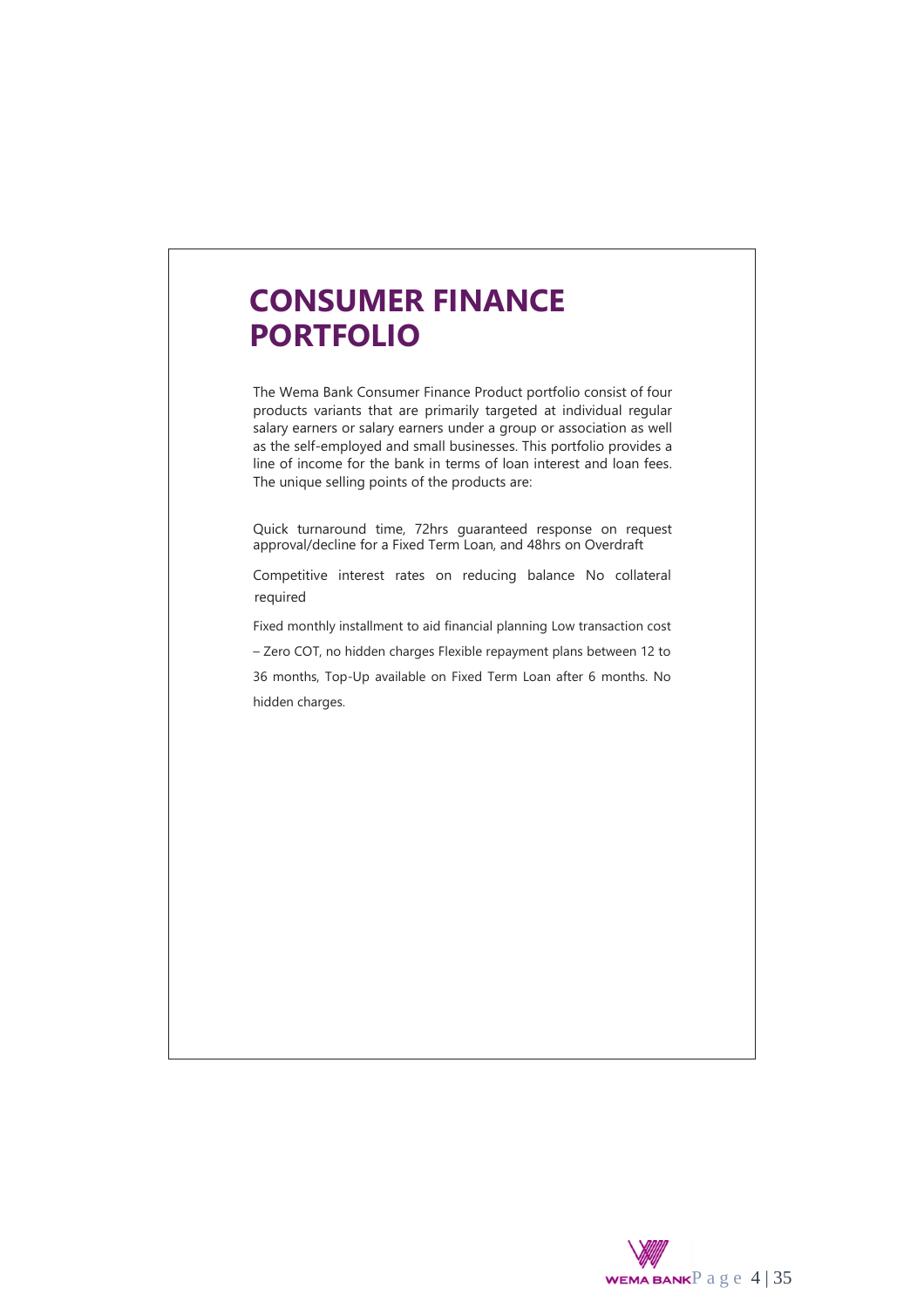

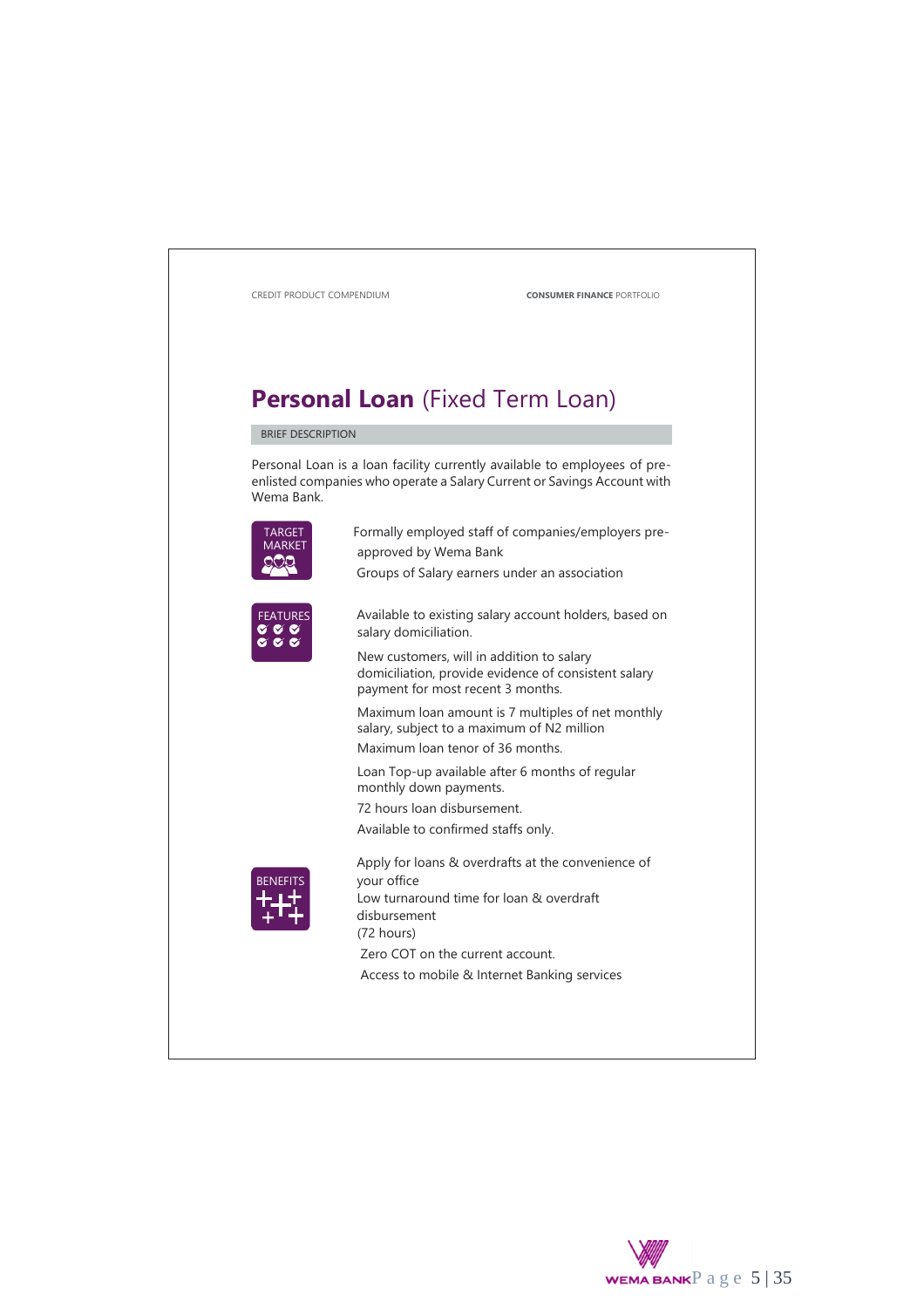| CREDIT PRODUCT COMPENDIUM | <b>CONSUMER FINANCE PORTFOLIO</b>                                                                                                            |
|---------------------------|----------------------------------------------------------------------------------------------------------------------------------------------|
| DOCS.<br><b>REQUIRED</b>  | Duly completed loan application form & executed<br>offer section                                                                             |
|                           | Letter of Introduction signed by an authorized<br>signatory of employer                                                                      |
|                           | Irrevocable letter of salary domiciliation (duly executed<br>by employer's authorized signatory)                                             |
|                           | The signatories must be independently verified by a<br>representative of Wema Bank                                                           |
|                           | Proof of income (3 months' pay slip or 3 months<br>account statement)                                                                        |
|                           | Proof of address (Physical visitation and report by bank<br>representative)                                                                  |
|                           | Proof of identity (Staff ID is acceptable but National ID,<br>International Passport or Driver's License may be<br>required where necessary) |
|                           |                                                                                                                                              |
|                           |                                                                                                                                              |
|                           |                                                                                                                                              |
|                           |                                                                                                                                              |
|                           |                                                                                                                                              |
|                           |                                                                                                                                              |
|                           |                                                                                                                                              |
|                           |                                                                                                                                              |
|                           |                                                                                                                                              |
|                           |                                                                                                                                              |
|                           |                                                                                                                                              |

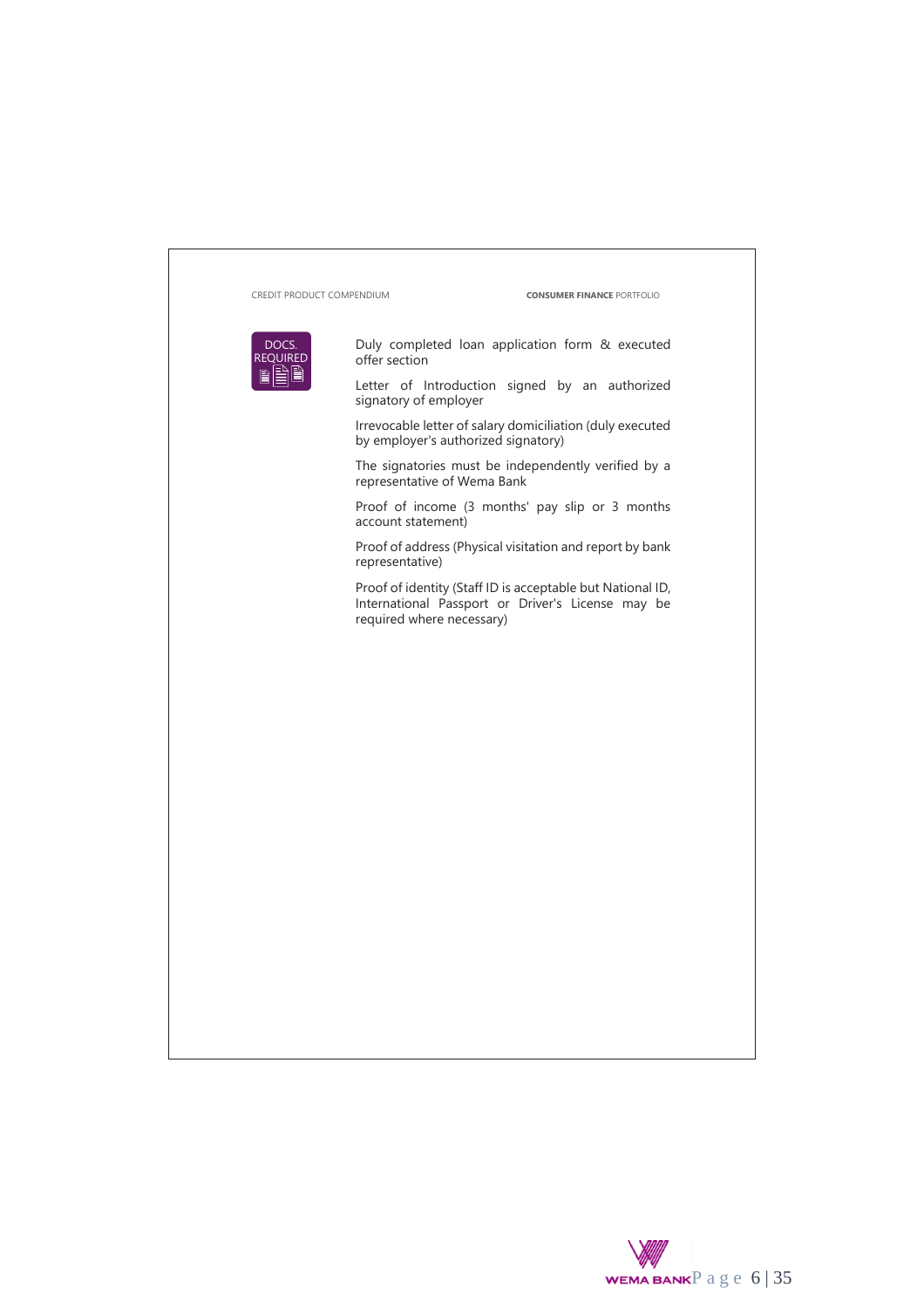

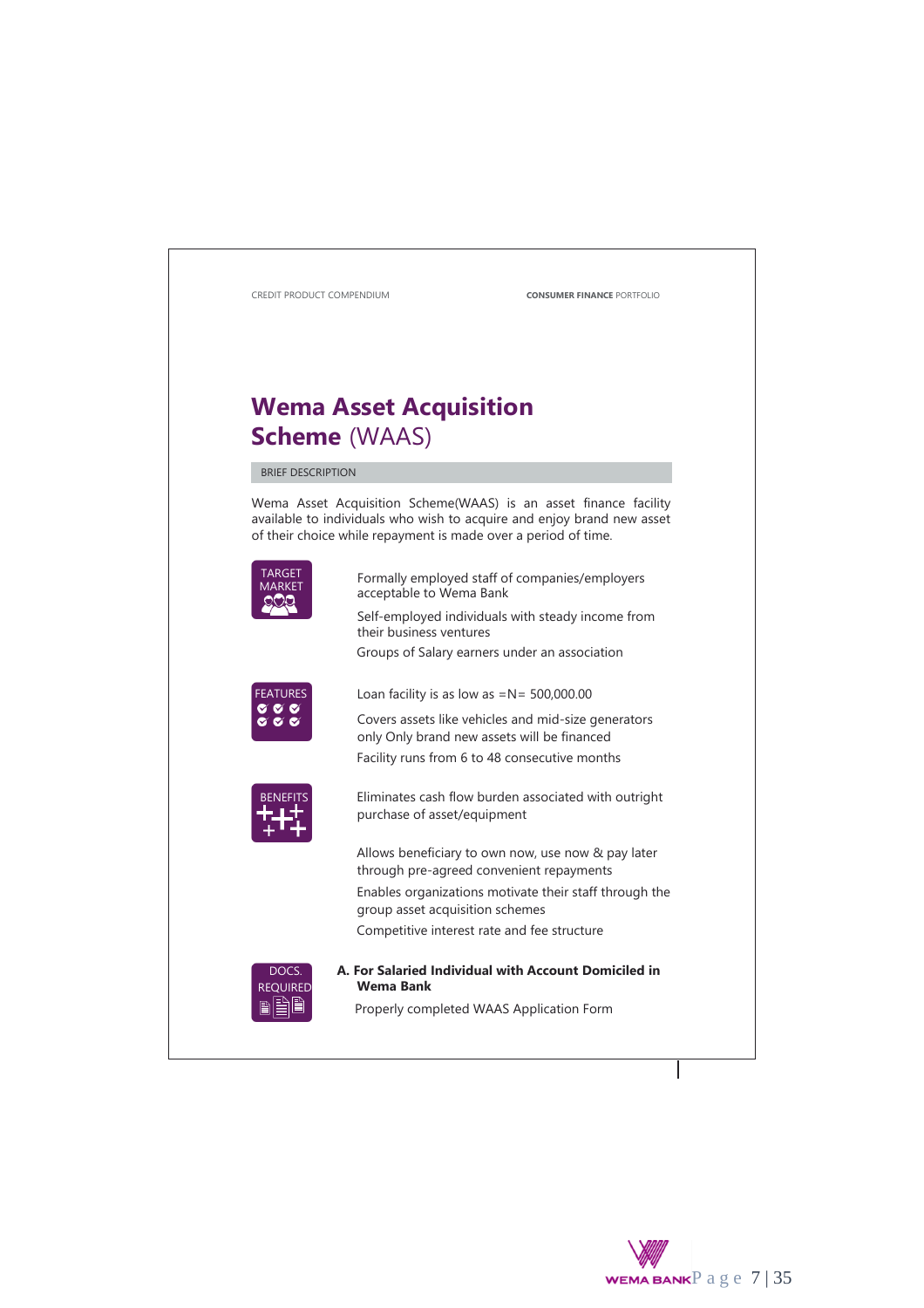| <b>CREDIT PRODUCT COMPENDIUM</b> | <b>CONSUMER FINANCE PORTFOLIO</b>                                                                            |
|----------------------------------|--------------------------------------------------------------------------------------------------------------|
|                                  | Letter of Introduction from employer's HR (Branch<br>verified)                                               |
|                                  | Means of Identification (National Driver's License,<br>International Passport, National ID & office ID Card) |
|                                  | Latest 3 months pay slip                                                                                     |
|                                  | Authenticated & recent 3 months bank Statement                                                               |
|                                  | Residential Utility Bill + Customer Visitation Form for<br>KYC.                                              |
|                                  | Pro-forma Invoice issued in the name of Wema Bank                                                            |
|                                  | Favourable Credit Bureau Report and completed CRMS<br>$100$ Form                                             |
|                                  | 1 month salary Credit to Wema Bank Salary                                                                    |
|                                  | Account Employer Endorsed Salary Domiciliation<br>Letter                                                     |
|                                  |                                                                                                              |
|                                  | Direct Debit Authorization & Irrevocable Undertaking<br>To Fund Personal Current Account                     |
|                                  | <b>B. For Salaried Individuals where Account Not Domicilled</b><br>in Wema Bank                              |
|                                  | Properly completed WAAS Application Form                                                                     |
|                                  | Letter of Introduction from employer's HR (Branch<br>verified)                                               |
|                                  | Means of Identification (National Driver's License,<br>International Passport, National ID& office ID Card)  |
|                                  | Latest 3 months pay slip                                                                                     |
|                                  | Authenticated & recent 3 months bank Statement                                                               |
|                                  | Residential Utility Bill + Customer Visitation Form (KYC)                                                    |
|                                  | Pro-forma Invoice issued in the name of Wema Bank                                                            |
|                                  | Favourable Credit Bureau Report and completed<br>CRMS 100 Form                                               |

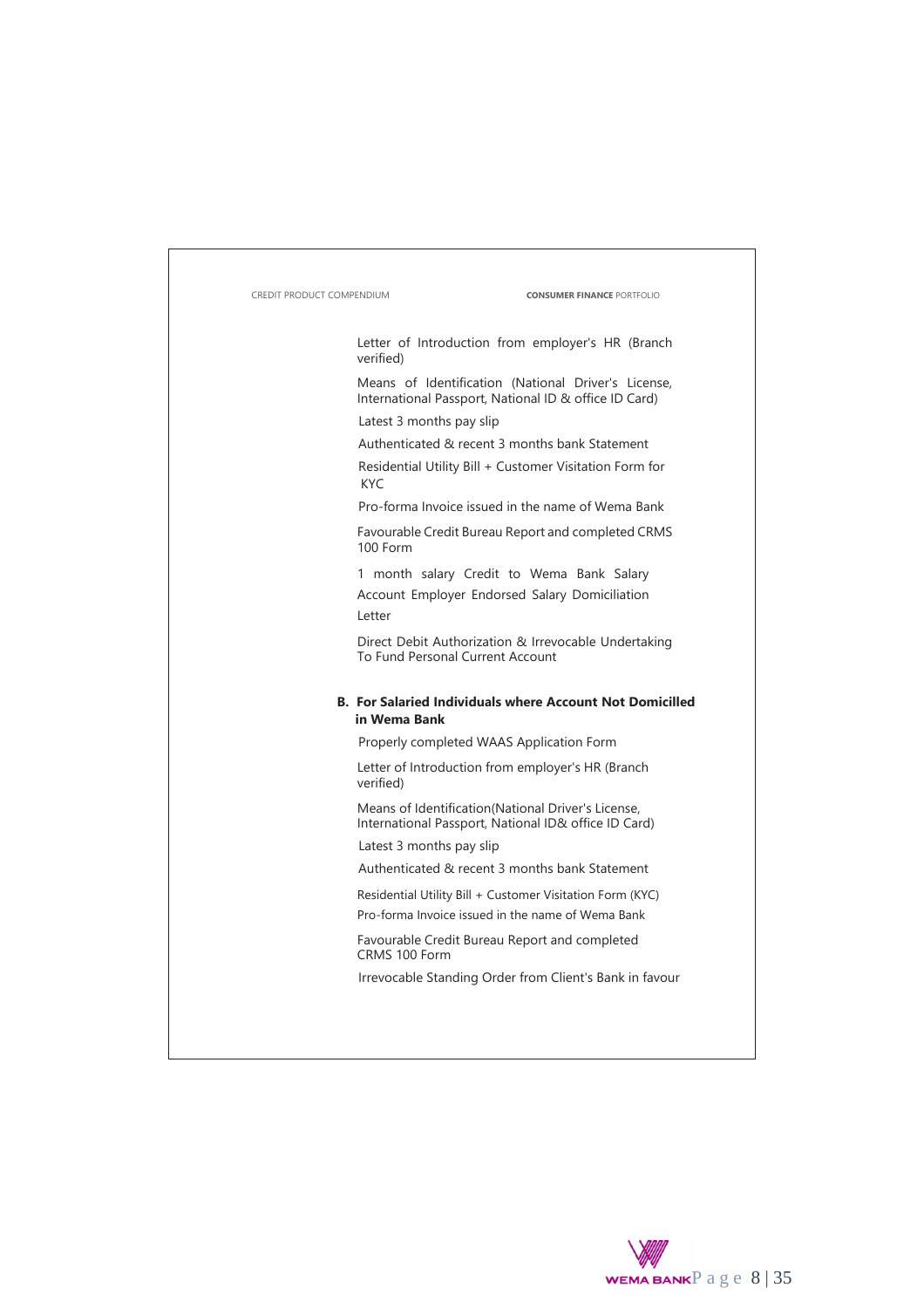| PRODUCT COMPEDIUM | <b>CONSUMER FINANCE PORTFOLIO</b>                                                                      |
|-------------------|--------------------------------------------------------------------------------------------------------|
|                   | of Client's Wema Bank Personal Current Account                                                         |
|                   | Direct Debit Authorization & Irrevocable Undertaking<br>To Fund To Fund Personal Current Account.      |
|                   | <b>C. For Self Employed Professional</b>                                                               |
|                   | Completed Application Form                                                                             |
|                   | Personal Current Account with Wema Bank                                                                |
|                   | Letter of Introduction duly endorsed by a company<br>director                                          |
|                   | Means of Identification (Statutory and Official)                                                       |
|                   | Authenticated & recent 12 months bank Statement                                                        |
|                   | Residential Utility Bill + Customer Visitation Form<br>(KYC) Certificate of Registration/incorporation |
|                   | <b>Particulars of Directors</b>                                                                        |
|                   | Corporate/Company Profile                                                                              |
|                   | Pro-forma Invoice issued in the name of Wema Bank                                                      |
|                   | Favourable Credit Bureau Report and completed<br>CRMS 100 Form                                         |
|                   | Direct Debit Authorization & Irrevocable Undertaking<br>To Fund to Fund Personal Current Account       |
|                   |                                                                                                        |
|                   |                                                                                                        |
|                   |                                                                                                        |
|                   |                                                                                                        |
|                   |                                                                                                        |
|                   |                                                                                                        |
|                   |                                                                                                        |
|                   |                                                                                                        |
|                   |                                                                                                        |
|                   |                                                                                                        |
|                   |                                                                                                        |
|                   |                                                                                                        |

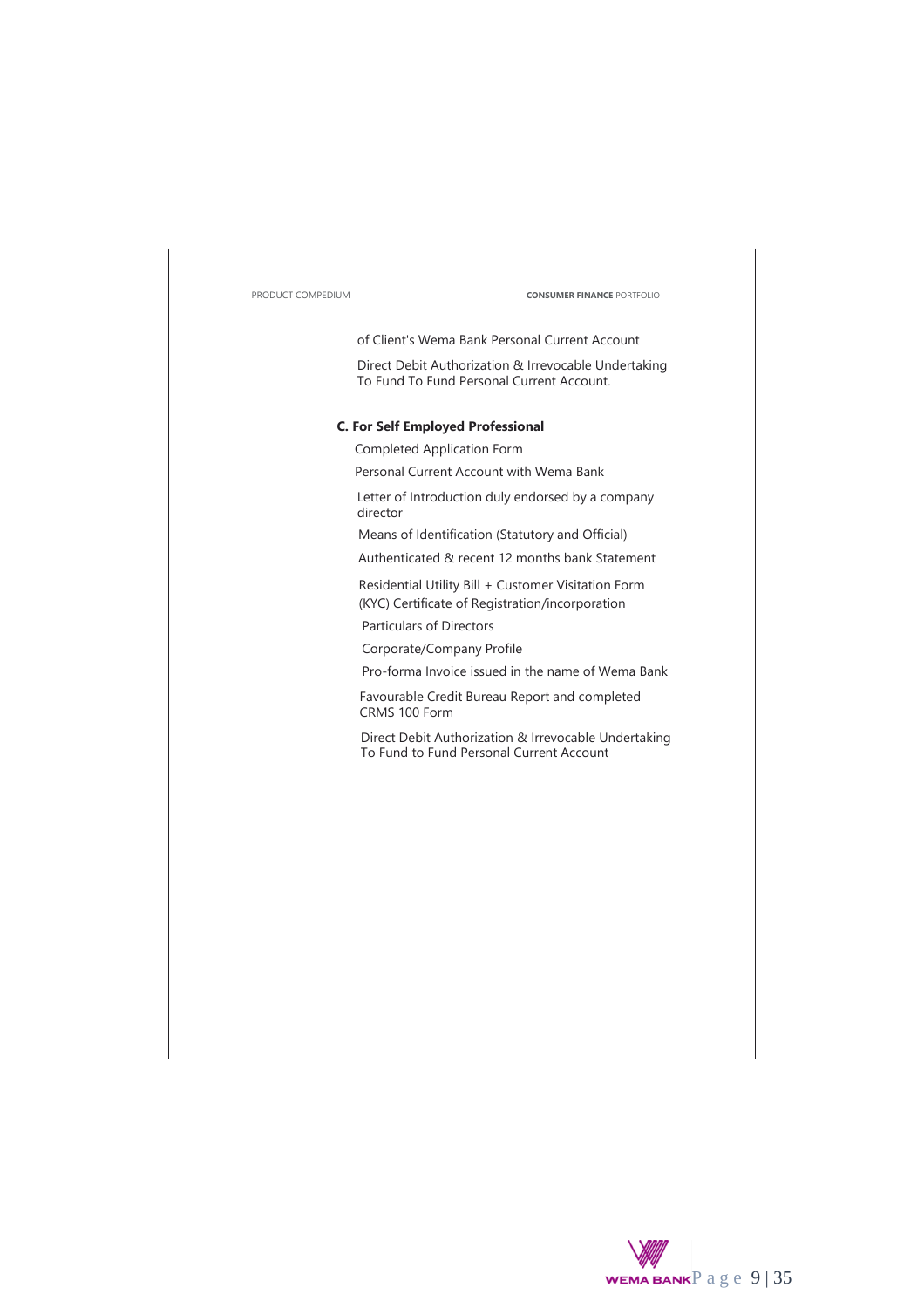

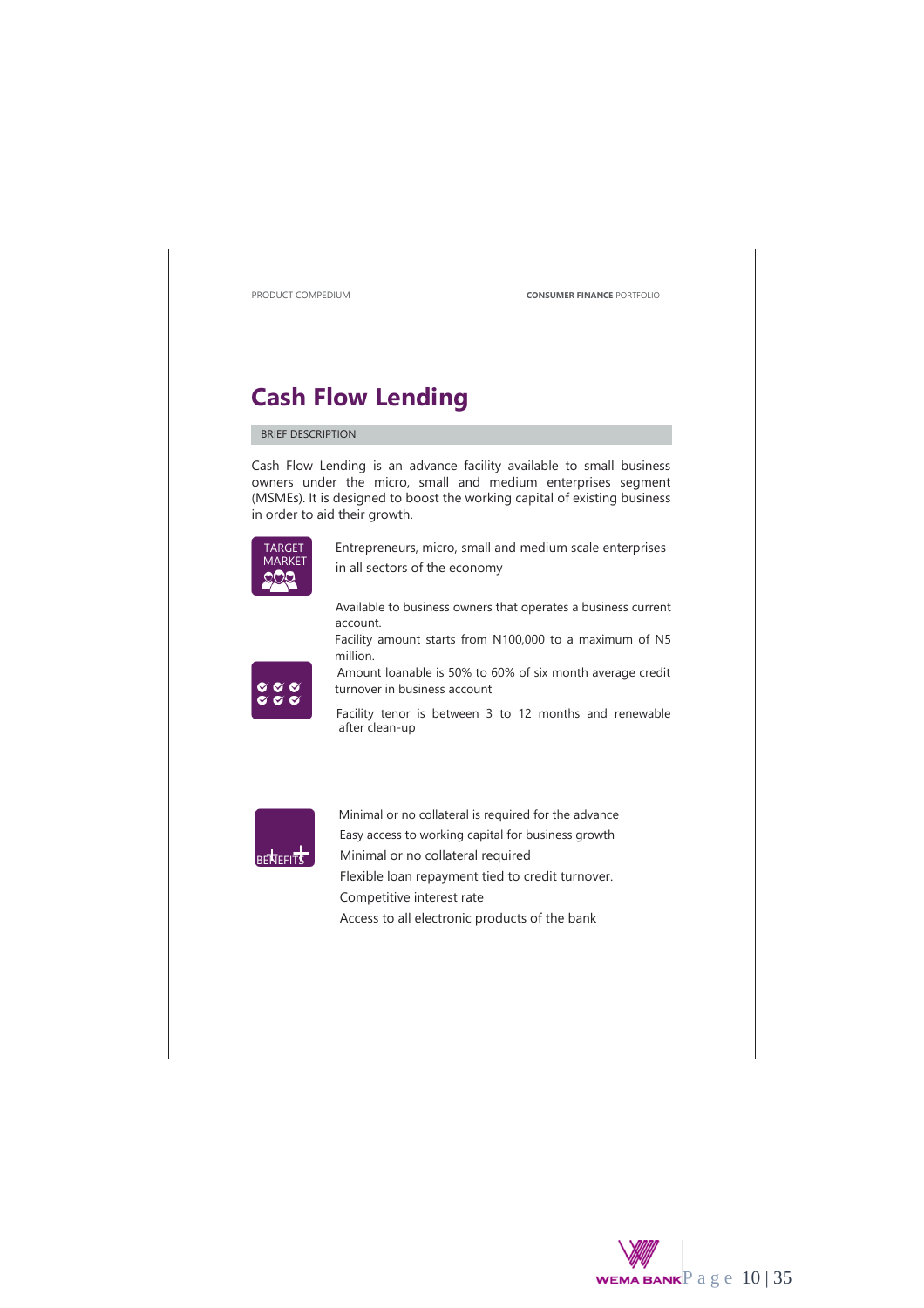

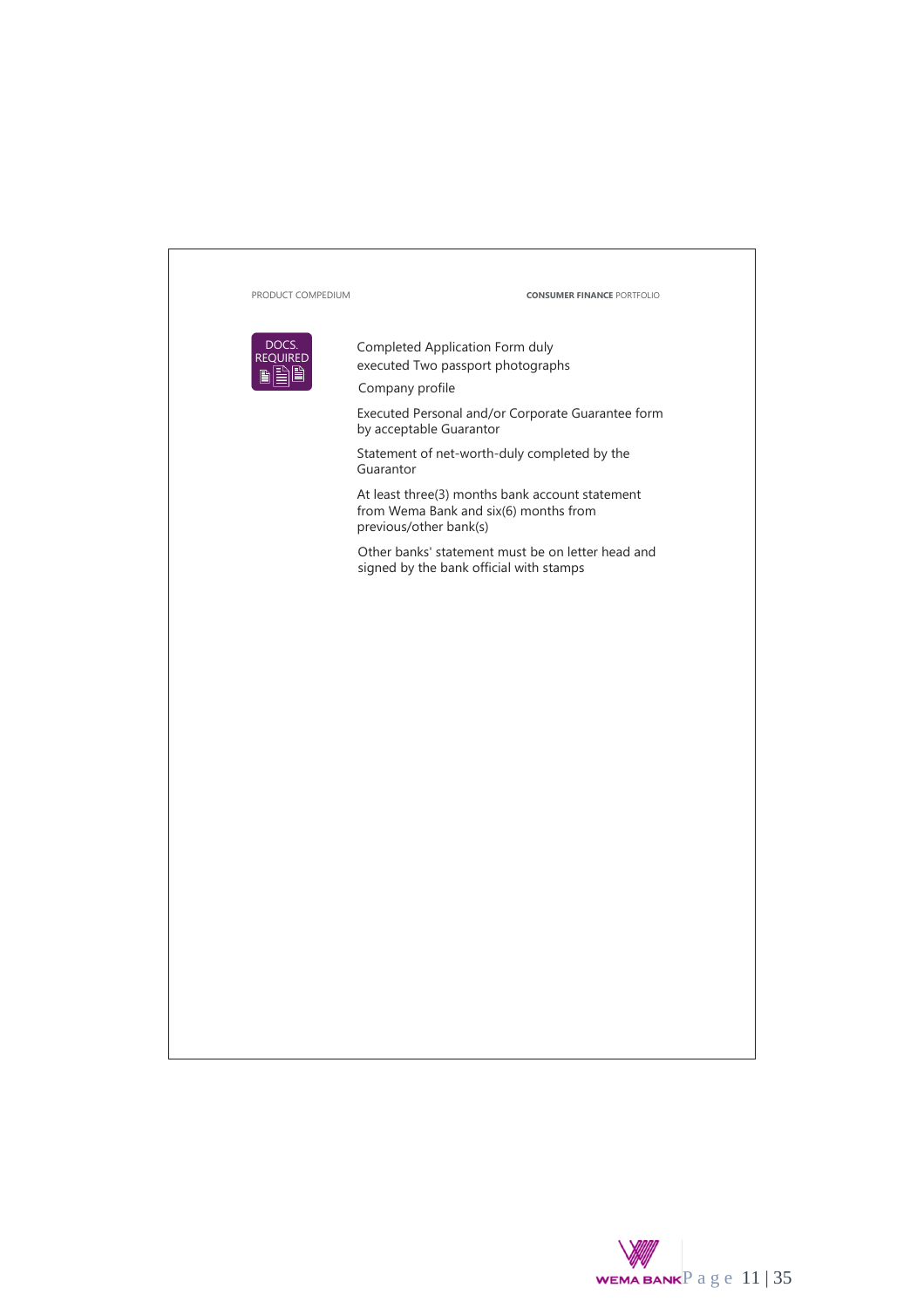PRODUCT COMPEDIUM **CONSUMER FINANCE** PORTFOLIO

### **CONSUMER LOAN PRICING**

|                                | <b>Fixed Term</b><br>Loan                  | Revolving<br>Overdraft                     | <b>WAAS</b>                                                                              | <b>Cash Flow</b><br>Lending                                                                                                |
|--------------------------------|--------------------------------------------|--------------------------------------------|------------------------------------------------------------------------------------------|----------------------------------------------------------------------------------------------------------------------------|
| <b>Interest Rate</b>           | $*PIR + 4%$                                | $PLR + 7%$                                 | $PLR + 1%$                                                                               | Depends on Credit<br>Evaluator Score**<br>100% - 80% Score:<br>$=2.75%$ per month<br>79% - 60% Score: =<br>3.25% per month |
| Commitment<br>Fee              | 1% flat                                    | 1% flat                                    | 1% flat                                                                                  | 1% flat                                                                                                                    |
| <b>Management</b><br>Fee       | 1% flat                                    | N/A                                        | 1% flat                                                                                  | 1% flat                                                                                                                    |
| Top-up Fee                     | 2% of Top-up<br>amount                     | N/A                                        | N/A                                                                                      | N/A                                                                                                                        |
| Insurance                      | 0.3% of loan<br>amount                     | N/A                                        | cars & SUVs:<br>5% p.a of<br>asset cost<br>Minibuses:<br>6% p.a<br>Generators:<br>2% p.a | 1% of loan<br>amount                                                                                                       |
| <b>Transfer Fee</b>            | N/A                                        | N/A                                        | 0.5% of Asset<br>Cost, payable<br>with the last<br>Lease Rental                          | N/A                                                                                                                        |
| <b>Early Settlement</b><br>Fee | N/A                                        | N/A                                        | N/A                                                                                      | N/A                                                                                                                        |
| <b>Penalty Fee</b>             | 1% flat on<br>outstanding<br>after 30 days | 1% flat on<br>outstanding<br>after 30 days | 1% flat on<br>outstanding<br>after 30 days                                               | 1% flat on<br>outstanding<br>after 30 days                                                                                 |

*\*PLR - Prime Lending Ratio of the Bank*

\*Each request is subject to the SME Credit Evaluator, a parameterized scoring tool that covers<br>both quantitative and qualitative elements of the clients business. The business analytical<br>tool, when updated scores each item *60% is the minimum acceptable score and scores are further graded for the purpose of pricing. The higher the clients score, the cheaper the loan pricing.*

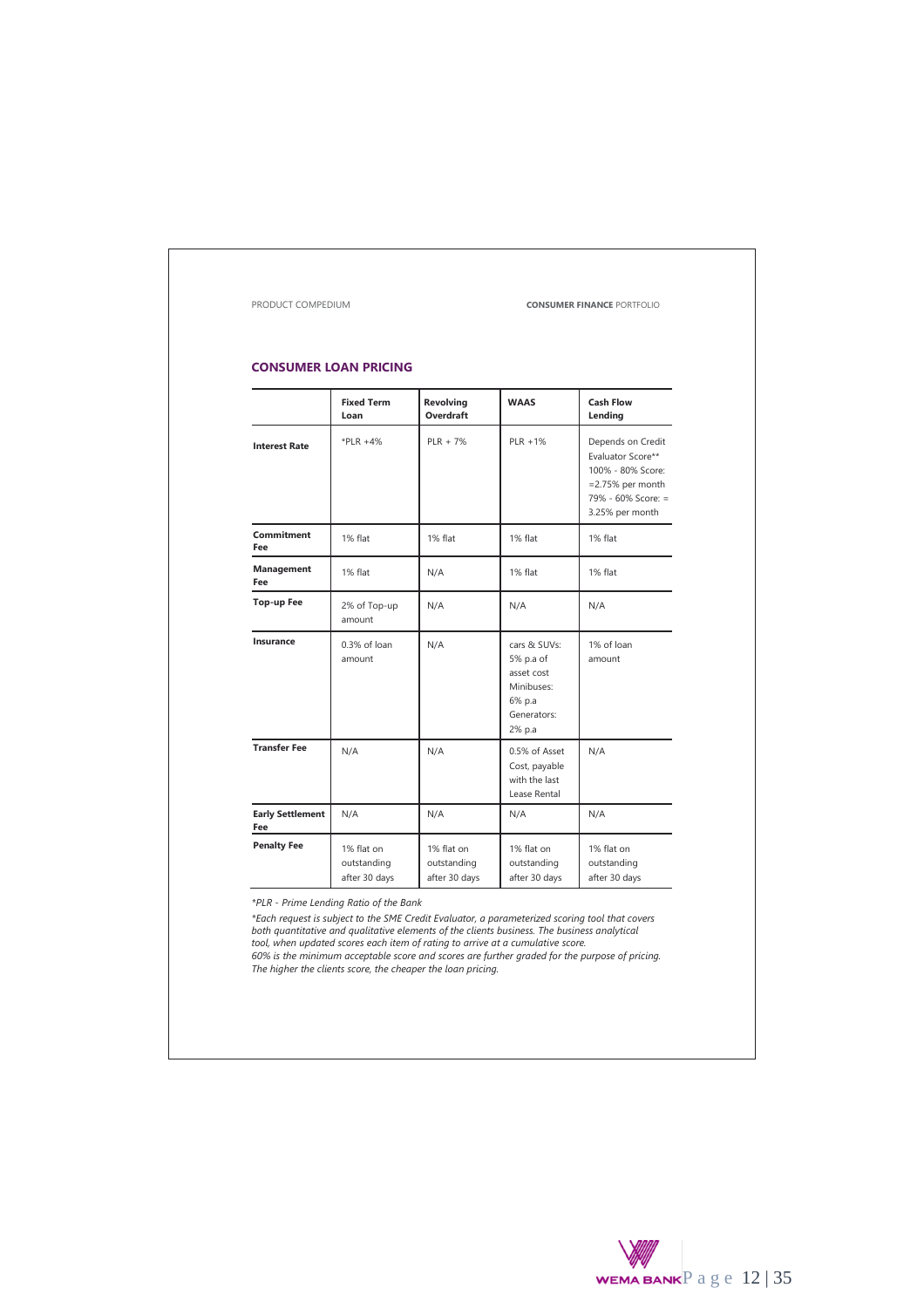

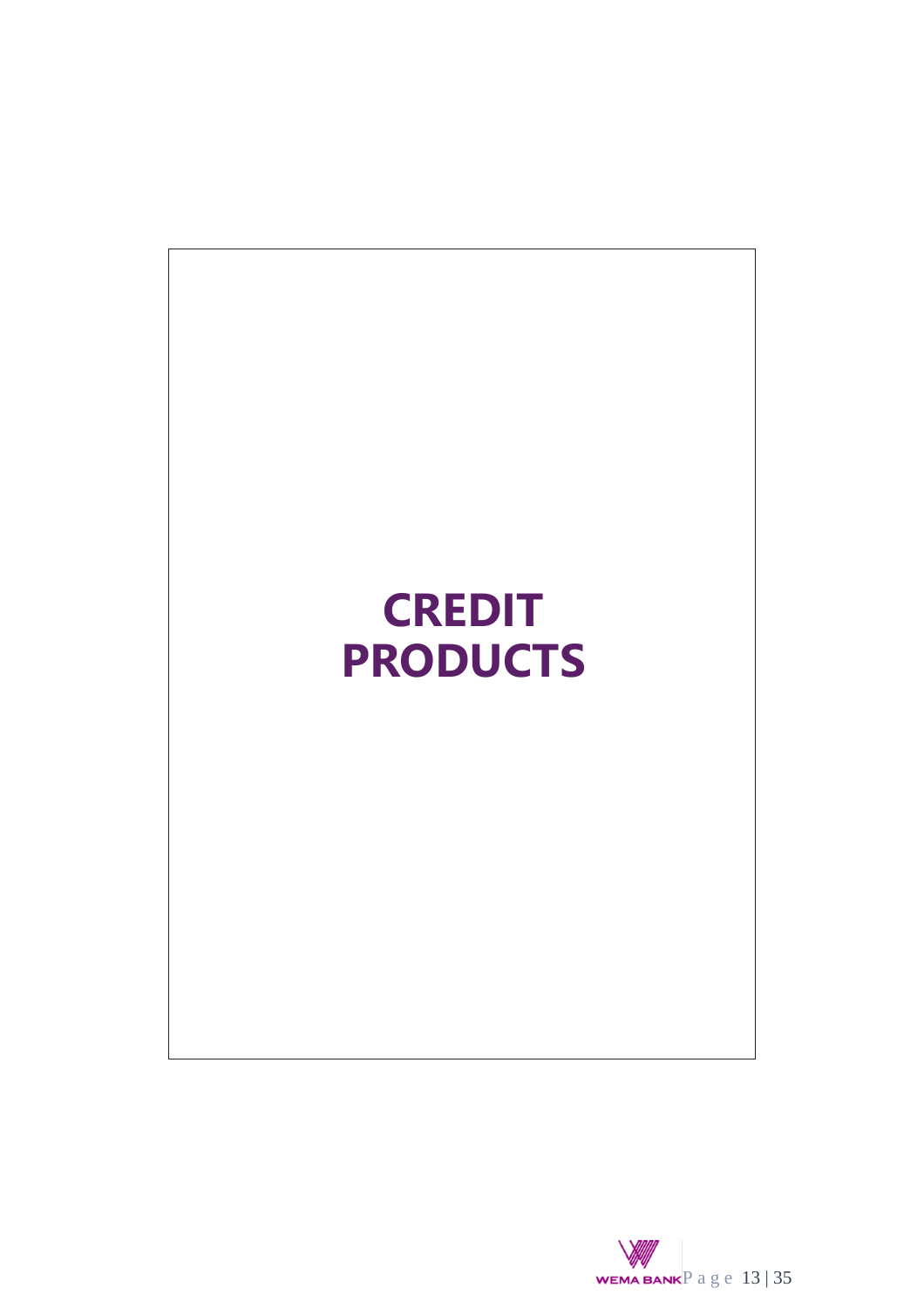

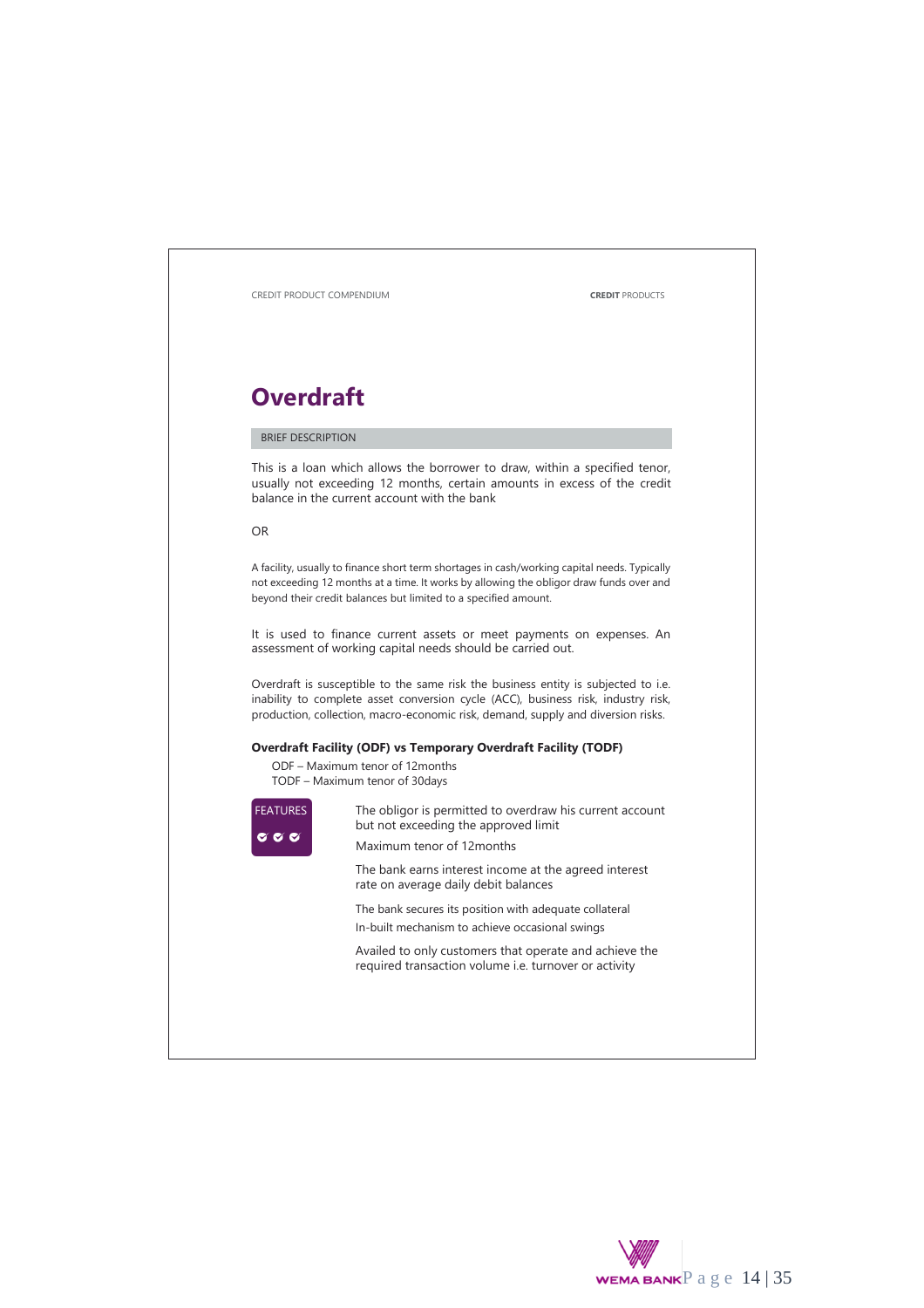

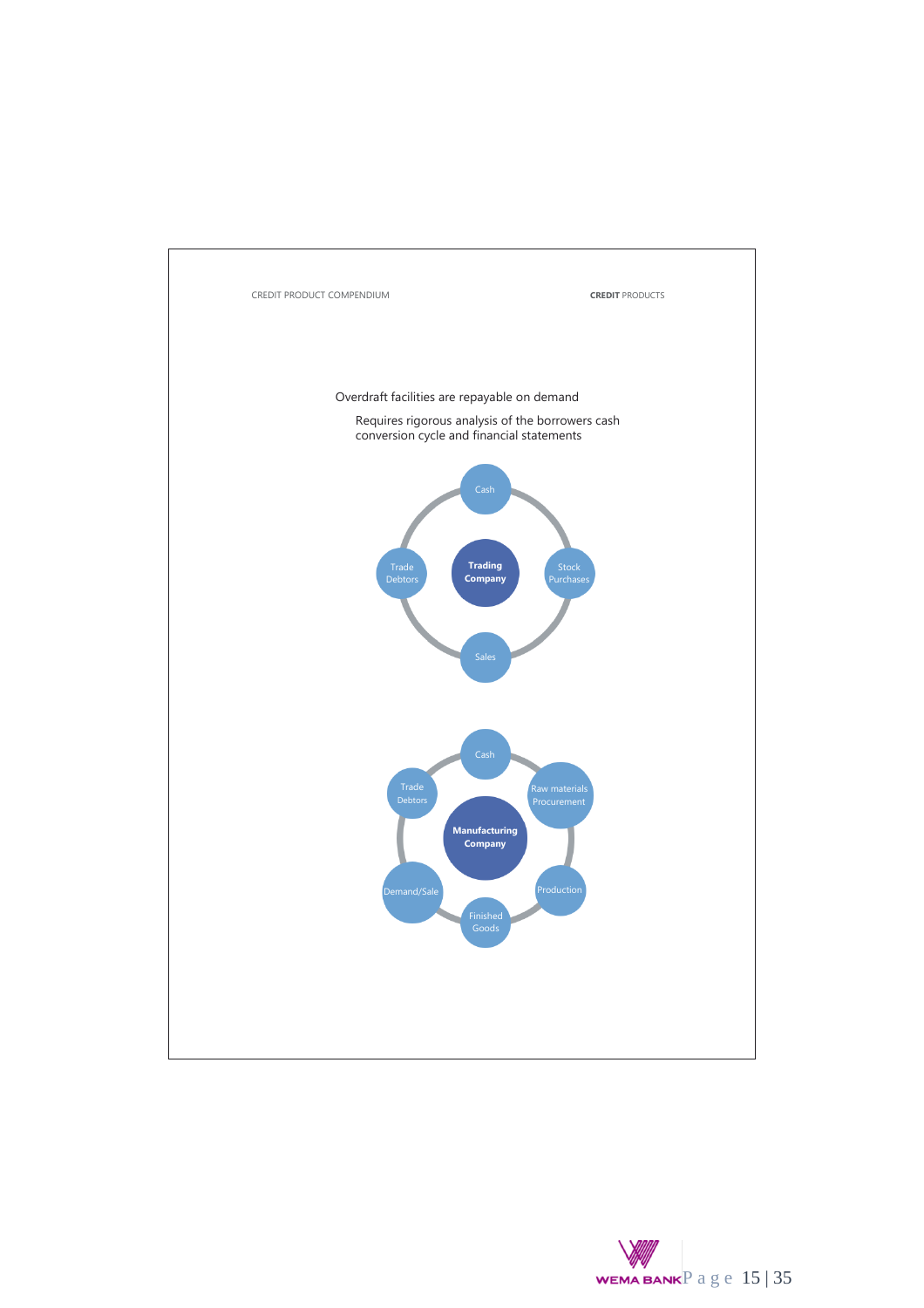

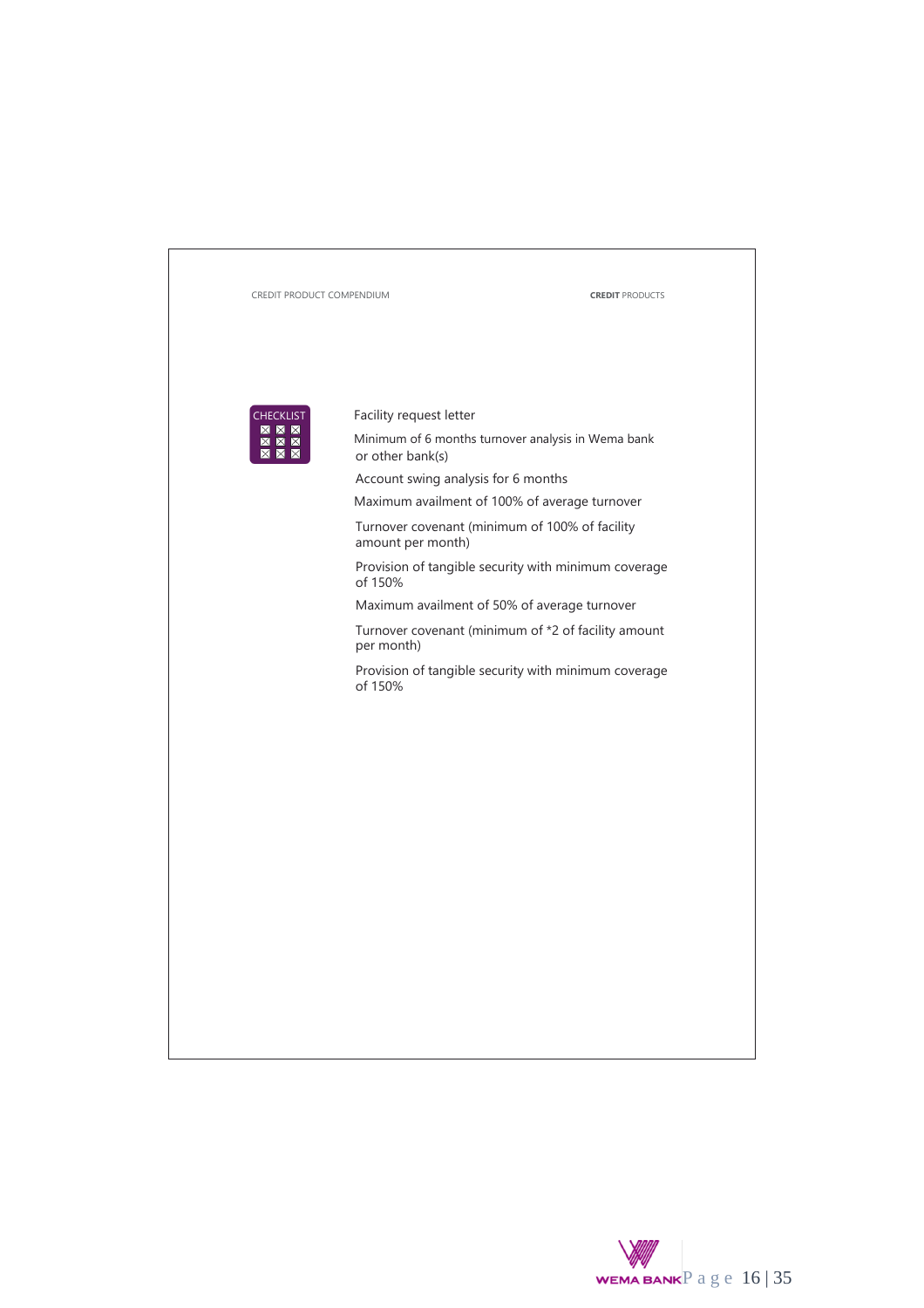

### **LPO Finance Facility**

### BRIEF DESCRIPTION

LPO – acronym for Local Purchase Order

LPO Finance Facility – loan made available to finance supply of materials or execution of specific supply

Facility is usually short term and self-liquidating i.e. ability to generate adequate cashflow to repay the loan in the shortest possible time



Genuineness of LPO - Once a PO is presented to the bank for financing, lending officers must first and foremost confirm the genuineness of the PO from its issuer.

Availability of materials/items – if the material to be supplied is not available in the local market, the loan will have a high probability of default

Quality specifications – It is of utmost importance that the quality of the materials to be supplied meets the PO specifications

Diversion of funds – The bank should make payment directly to the supplier of the materials financed upon satisfactory delivery and acceptable by the PO issuer

Obligor's commitment – The bank will require customer to contribute a substantial part of the cost of executing the PO. The risks identified with a particular PO will determine how much equity contribution the borrower may be expected to make towards its execution.

Domiciliation of payment – The bank derives additional comfort when the issuer of the LPO executes domiciliation of payment undertaking in favour of the bank

Secondary market – One of the ways-out is the existence of a secondary market

Delivery time Profit Margin Credibility of issuer

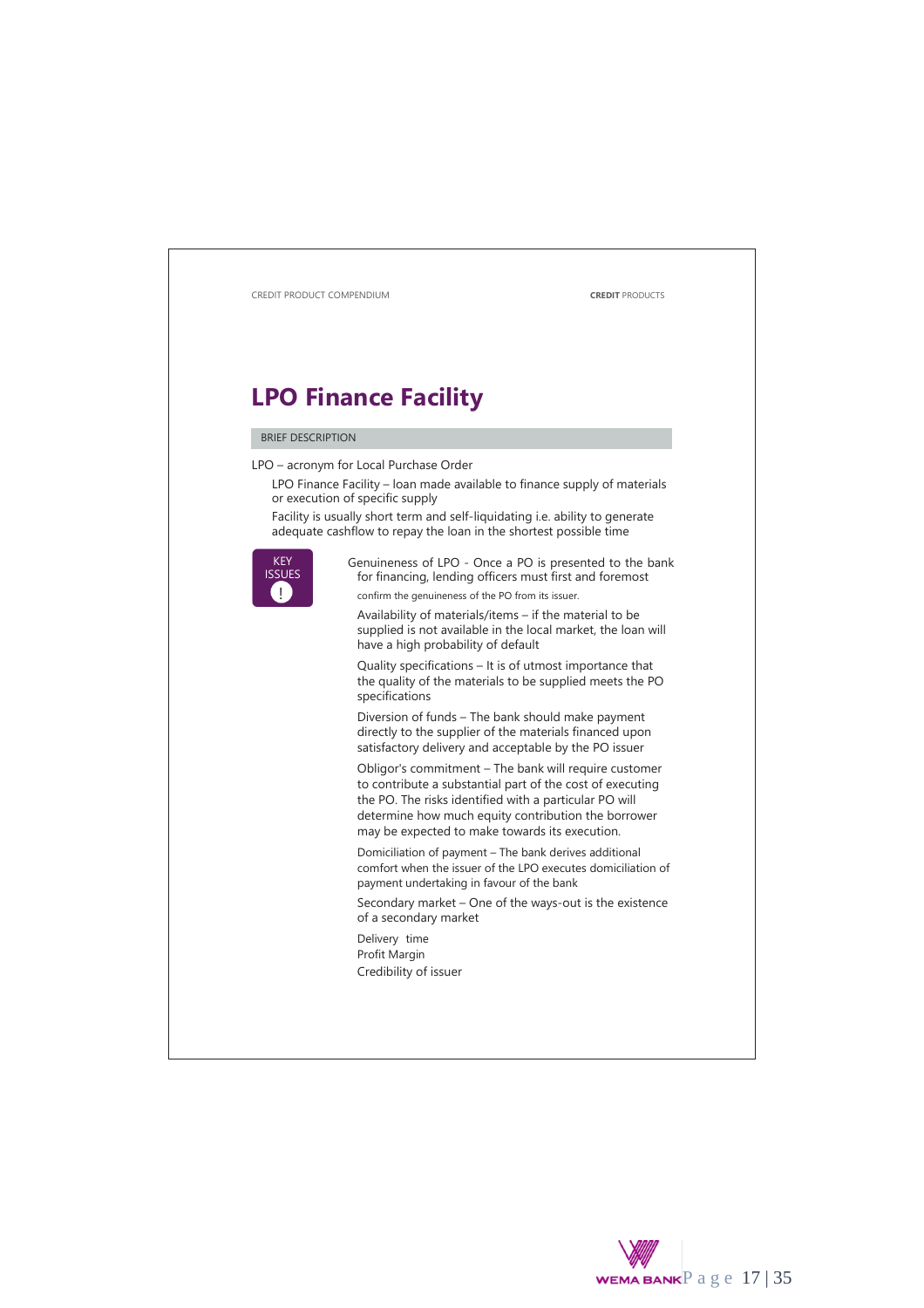| CREDIT PRODUCT COMPENDIUM |                                                                                                                        | <b>CREDIT PRODUCTS</b> |
|---------------------------|------------------------------------------------------------------------------------------------------------------------|------------------------|
|                           |                                                                                                                        |                        |
|                           |                                                                                                                        |                        |
| <b>CHECKLIST</b>          | Confirmation of LPO for genuineness                                                                                    |                        |
| Х                         | Pro-forma Invoice for goods to be supplied<br>Confirmation of Irrevocable Domiciliation of<br>proceeds from LPO issuer |                        |
|                           | Customer's contribution (30% minimum of cost of<br>execution)<br>Proposed collateral                                   |                        |
|                           | Counterparty information (LPO issuer) Profitability<br>Analysis                                                        |                        |
|                           | Terms of payment/track record                                                                                          |                        |
|                           |                                                                                                                        |                        |
|                           |                                                                                                                        |                        |
|                           |                                                                                                                        |                        |
|                           |                                                                                                                        |                        |
|                           |                                                                                                                        |                        |
|                           |                                                                                                                        |                        |
|                           |                                                                                                                        |                        |
|                           |                                                                                                                        |                        |
|                           |                                                                                                                        |                        |
|                           |                                                                                                                        |                        |
|                           |                                                                                                                        |                        |
|                           |                                                                                                                        |                        |
|                           |                                                                                                                        |                        |
|                           |                                                                                                                        |                        |
|                           |                                                                                                                        |                        |
|                           |                                                                                                                        |                        |

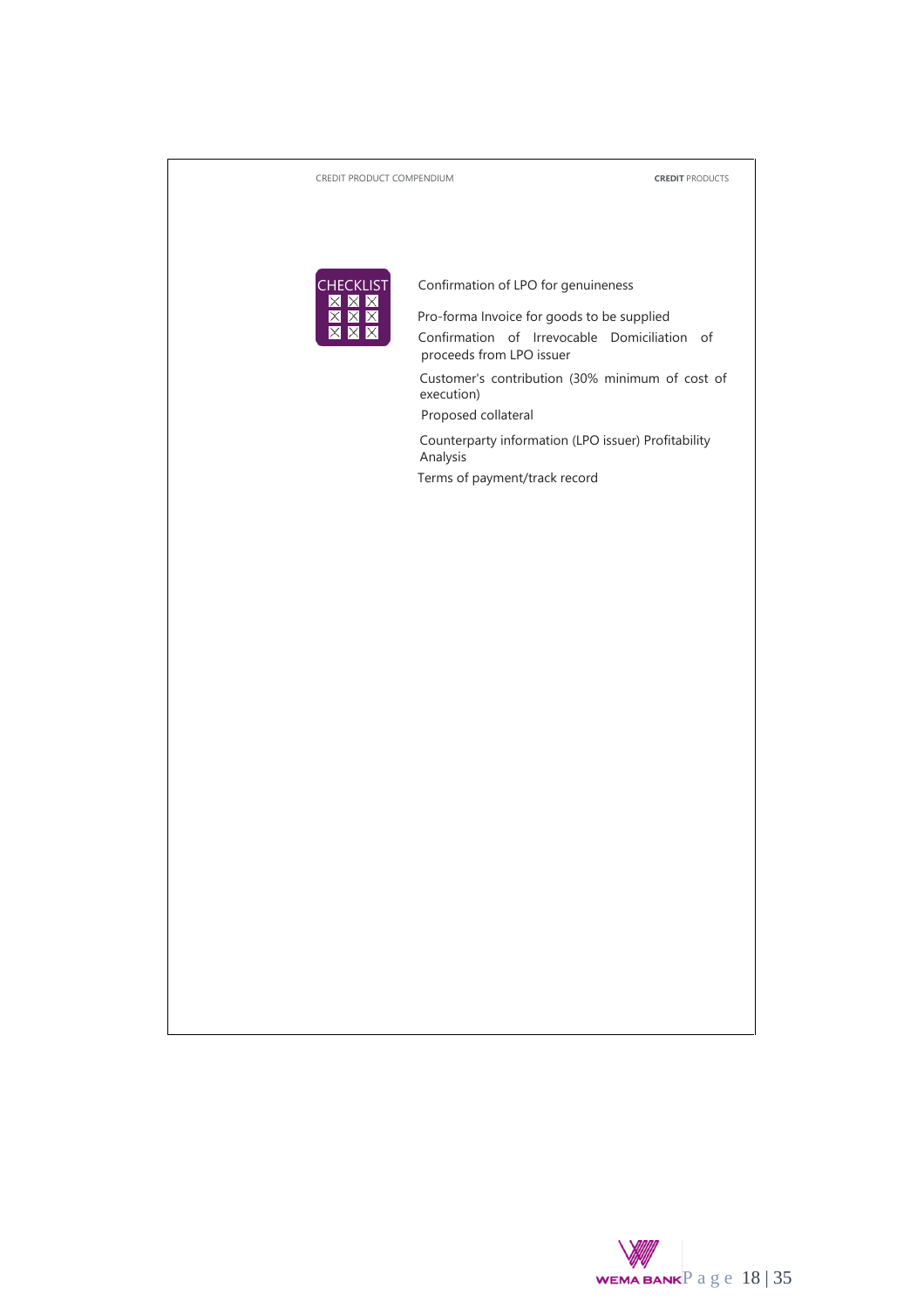

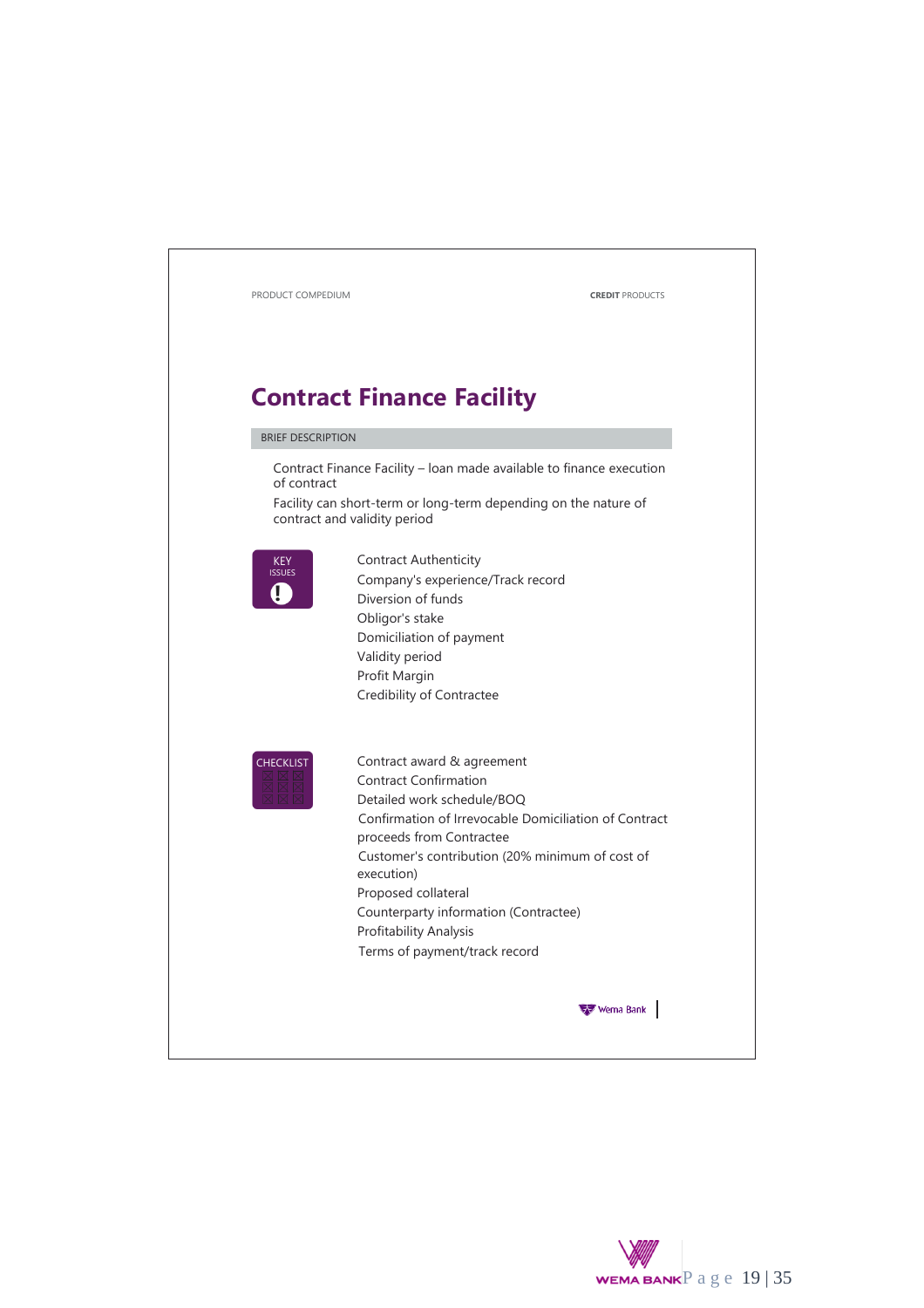

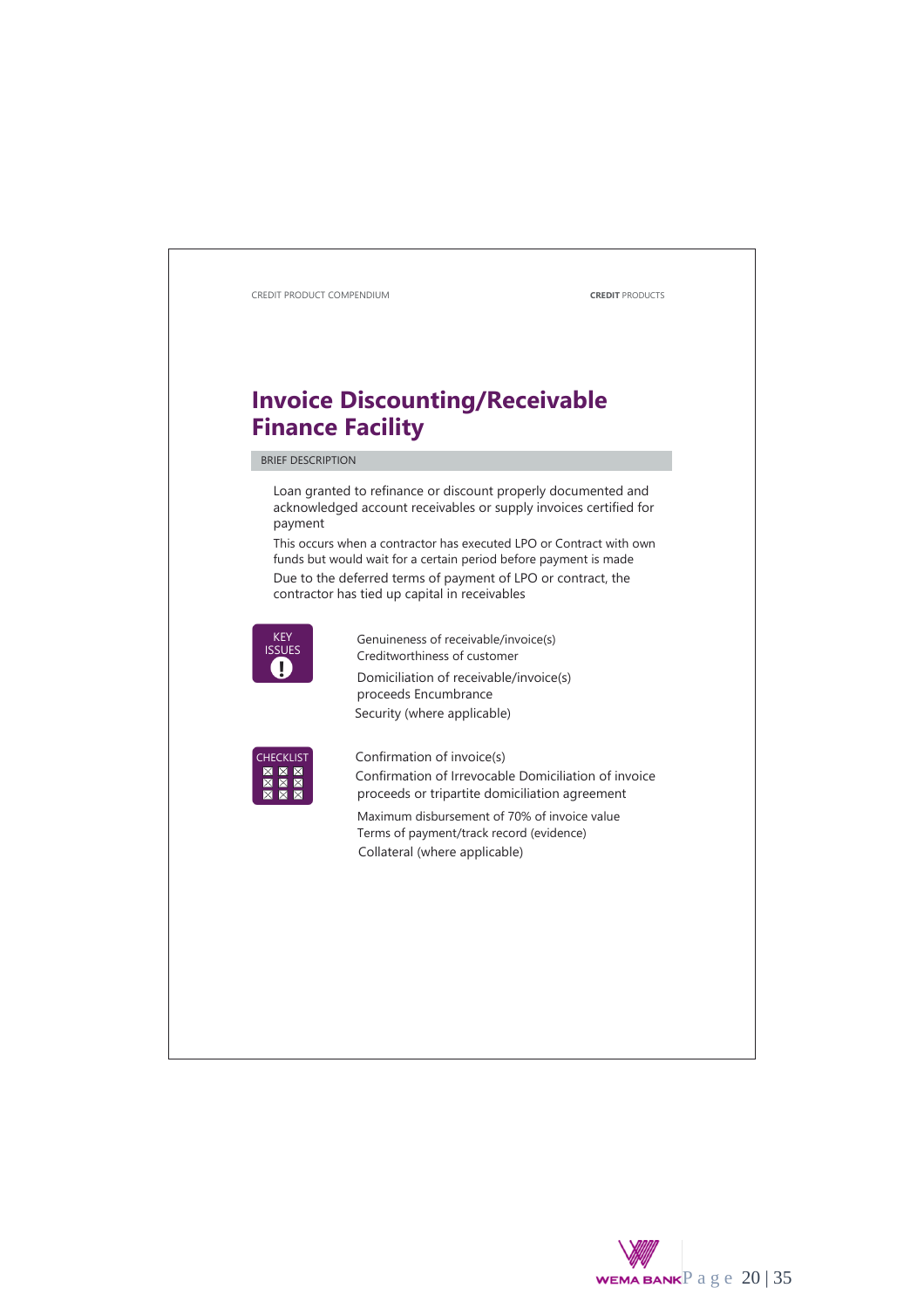CREDIT PRODUCT COMPENDIUM **CREDIT** PRODUCTS **Import Finance Facility** BRIEF DESCRIPTION Loan granted to finance importation of raw materials or finished goods. An Advance facility offered specifically to facilitate the importation of current/working assets. Import Finance Facility may be availed via BA's, CP's or ODF in nonchecking accounts. Associated risk includes new or unforeseen regulatory maneuverings, supply, demand, unpredictable fluctuations in FX rates, improper (over/under) invoicing **Modes of Payment In International Trade** 1. **Open account –** seller dispatches goods to the buyer (without payment) with an agreement to make payment within a specified period 2. **Bills for collection –** seller dispatches goods to the buyer with an agreement that the buyer makes payment within a specified period but underlying document delivered to its banker 3. **Advance payment –** buyer pays the seller before goods are dispatched 4. **Letter of credit –** debt instrument issued by a bank on behalf of its customer to make payment to third party against certain stipulated documents **Letter of Credit** Governed by Uniform Customs and Practice for Documentary Credits (UCP 600) Applicant – buyer Issuing bank – buyer's bank (resident in buyer's country) Advising bank – seller's bank (resident in seller's country) Beneficiary – seller

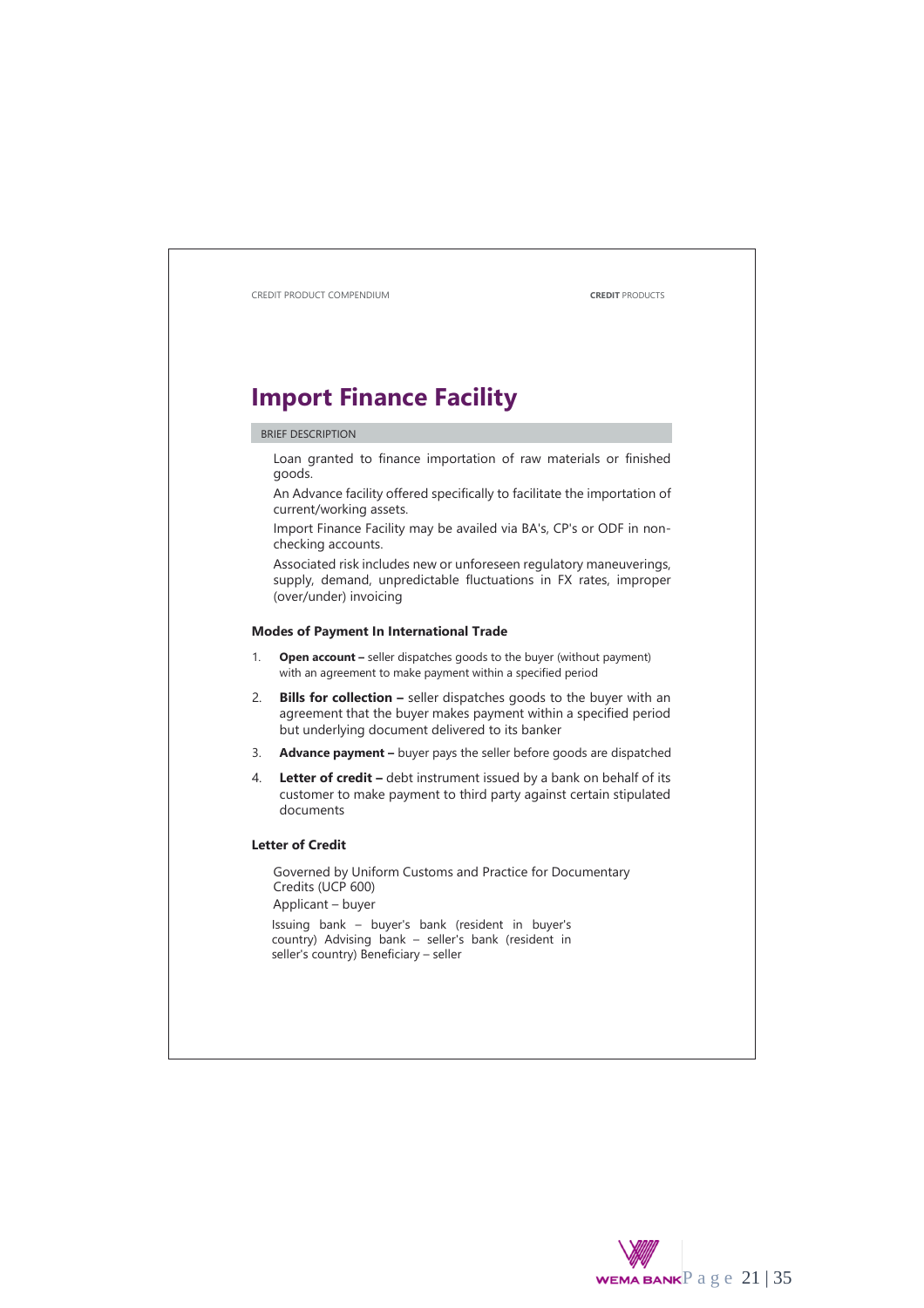| CREDIT PRODUCT COMPENDIUM   |                                                                                                                                                                                                 | <b>CREDIT PRODUCTS</b>                                                                                                                                                                                           |
|-----------------------------|-------------------------------------------------------------------------------------------------------------------------------------------------------------------------------------------------|------------------------------------------------------------------------------------------------------------------------------------------------------------------------------------------------------------------|
|                             | <b>Modes of LC Payment</b><br>Sight payment<br>Deferred payment<br>Acceptance<br>Negotiation                                                                                                    |                                                                                                                                                                                                                  |
| <b>KEY</b><br><b>ISSUES</b> | Company's trade cycle<br>Experience/track record<br>payment)<br>not) Customer's contribution<br>Demand deficiency/Marketability<br><b>FX</b> fluctuation                                        | Terms of payment (Confirmed or Unconfirmed LC/Sight or deferred<br>Nature of goods (Prohibited or not/Perishable or                                                                                              |
|                             | <b>TRANSACTION DETAILS</b><br>Equity contribution by customer<br>Documents required for establishment of LC submitted<br>over/under invoicing<br>Consignment<br>of<br>Independent security etc. | Independent verification of price & marketability to avoid<br>goods<br>to<br>the<br>order<br>of<br>the<br>bank/warehousing arrangement, integrity/capacity of<br>company to pay on arrival of shipping documents |
| <b>CHECKLIST</b>            | Proforma invoice from supplier/Form 'M'<br>Customer's stock level<br>CIF+ Custom duty+ Clearing Charges)<br>Documentary evidence of previous<br>importation Profitability Analysis<br>Security  | Contribution (minimum of 30% of Landing Cost $-$                                                                                                                                                                 |

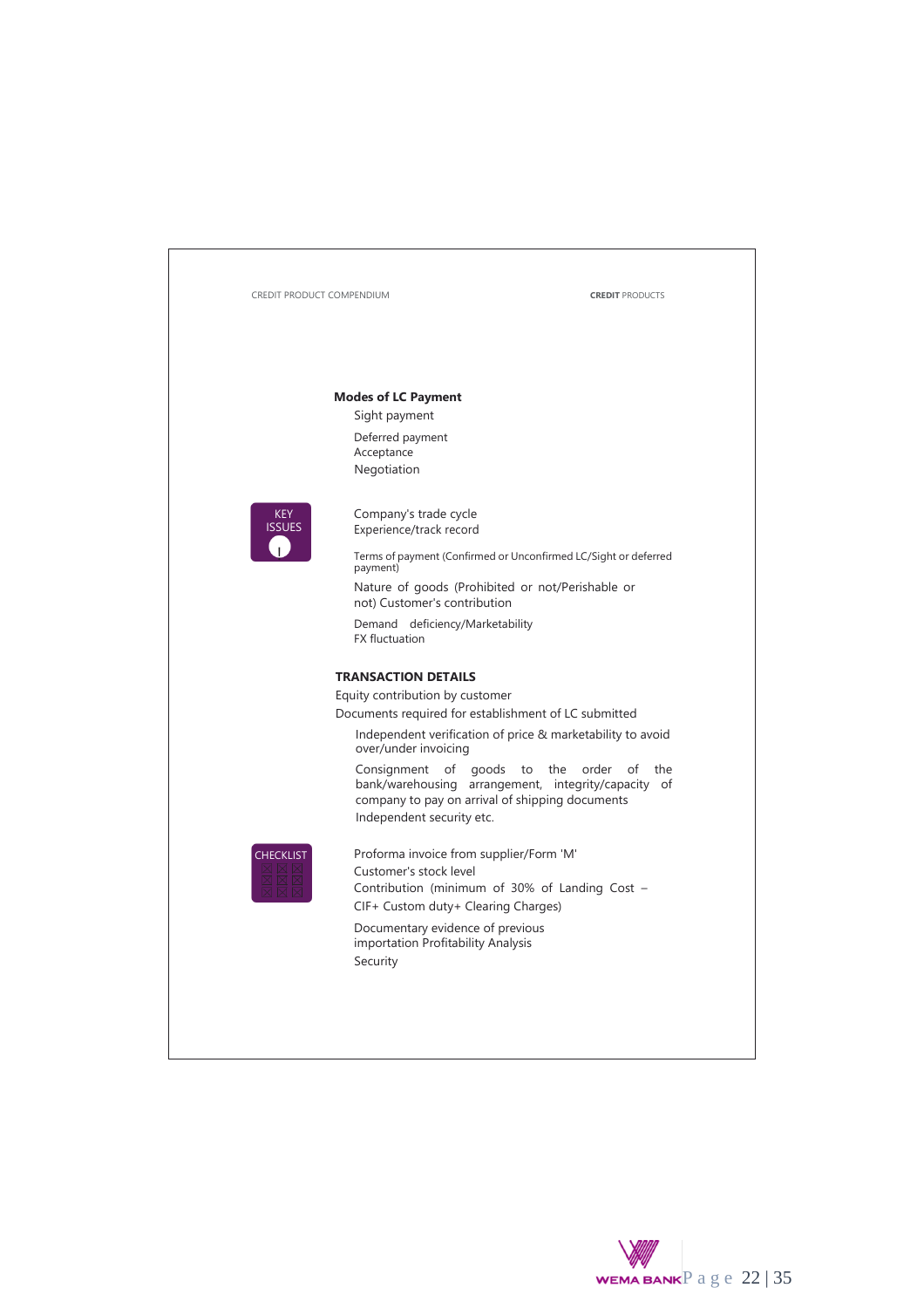# **Bills for Collection**

### BRIEF DESCRIPTION

Collection means the handling by banks of documents (financial and/or commercial documents) in accordance with instructions received, in order to:

- a. Obtain payment and/or acceptance; or
- b. Deliver documents against payment and/or against acceptance; or
- c. Deliver documents on other terms and conditions.

There are 2 types of Collection namely (a) Clean Collection and (b) Documentary Collection.

- 1. Clean Collection means collection of financial documents not accompanied by commercial documents.
- 2. Documentary Collection means collection of:
	- a) Financial documents accompanied by commercial documents;
	- b) Commercial documents not accompanied by financial documents.

Under a Documentary Collection, the seller ships the goods to the buyer in the importing country and hands over to his own bank financial and commercial and transport documents relating to the goods and their shipment. In the case of Clean Collection, only financial documents are handed over to the bank.

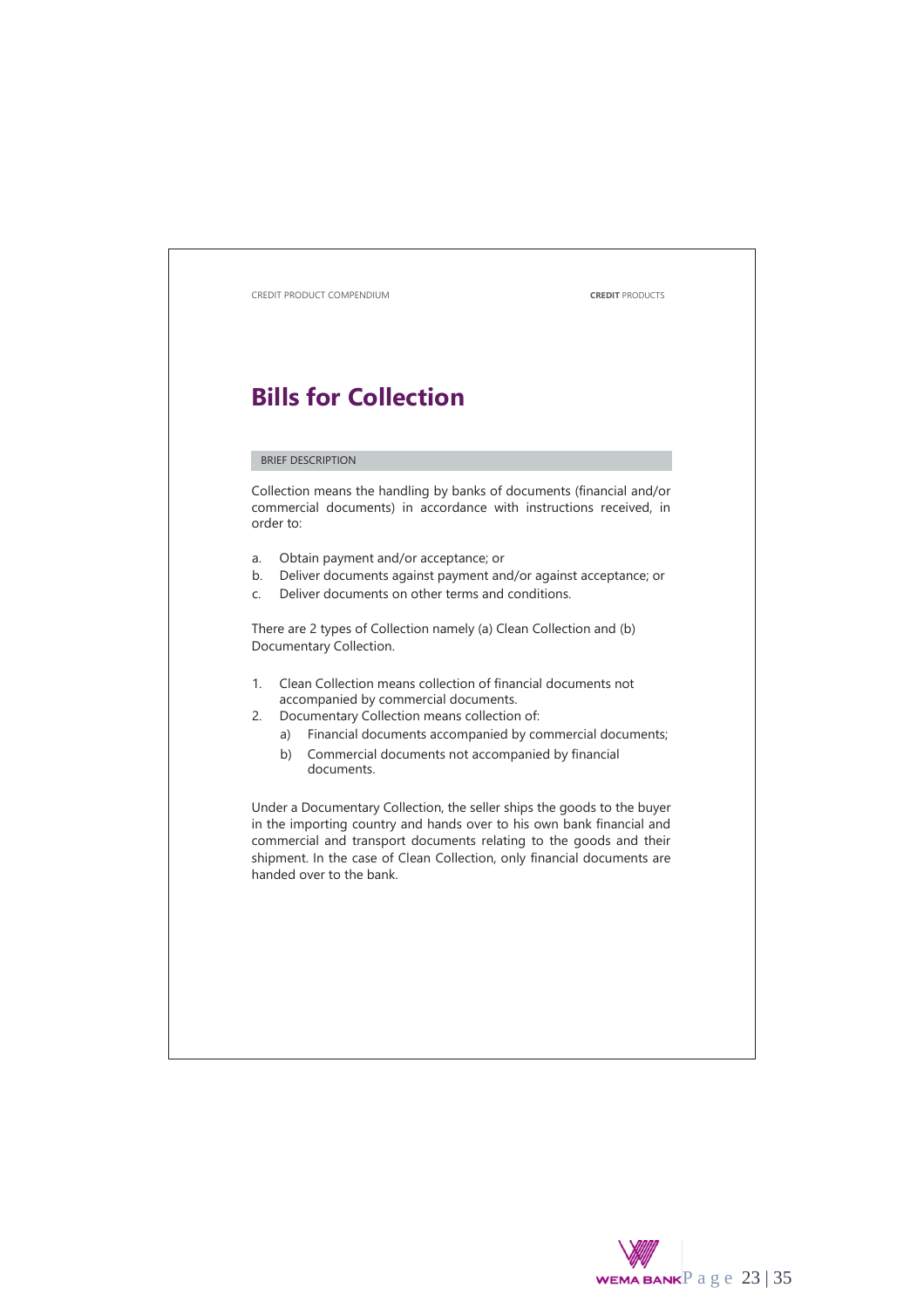## **Cheque Discounting Facility/ Direct Credit Facility/Next Day Value**

BRIEF DESCRIPTION

### **Cheque Discounting Facility**

Loan granted to a customer which allows up to 80% of the face value of a cheque/draft in clearing

### **Direct Credit Facility**

Loan granted to a customer which allows immediate withdrawal of 100% of face value of a cheque/draft presented

### **Next Day Value**

Loan granted to a customer which allows withdrawal of up to 100% of face value of a cheque/draft on the second day



CHECKLIST Confirmation of cheque/draft from authorised<br>  $\begin{array}{c}\n\hline\n\times\mathbb{R} \\
\hline\n\times\mathbb{R} \\
\hline\n\end{array}$  Signatories of the issuing institution<br>  $\begin{array}{c}\n\hline\n\times\mathbb{R} \\
\hline\n\end{array}$  Signatories of the issuing institution signatories of the issuing institution Number of returned cheque in the last 6 months

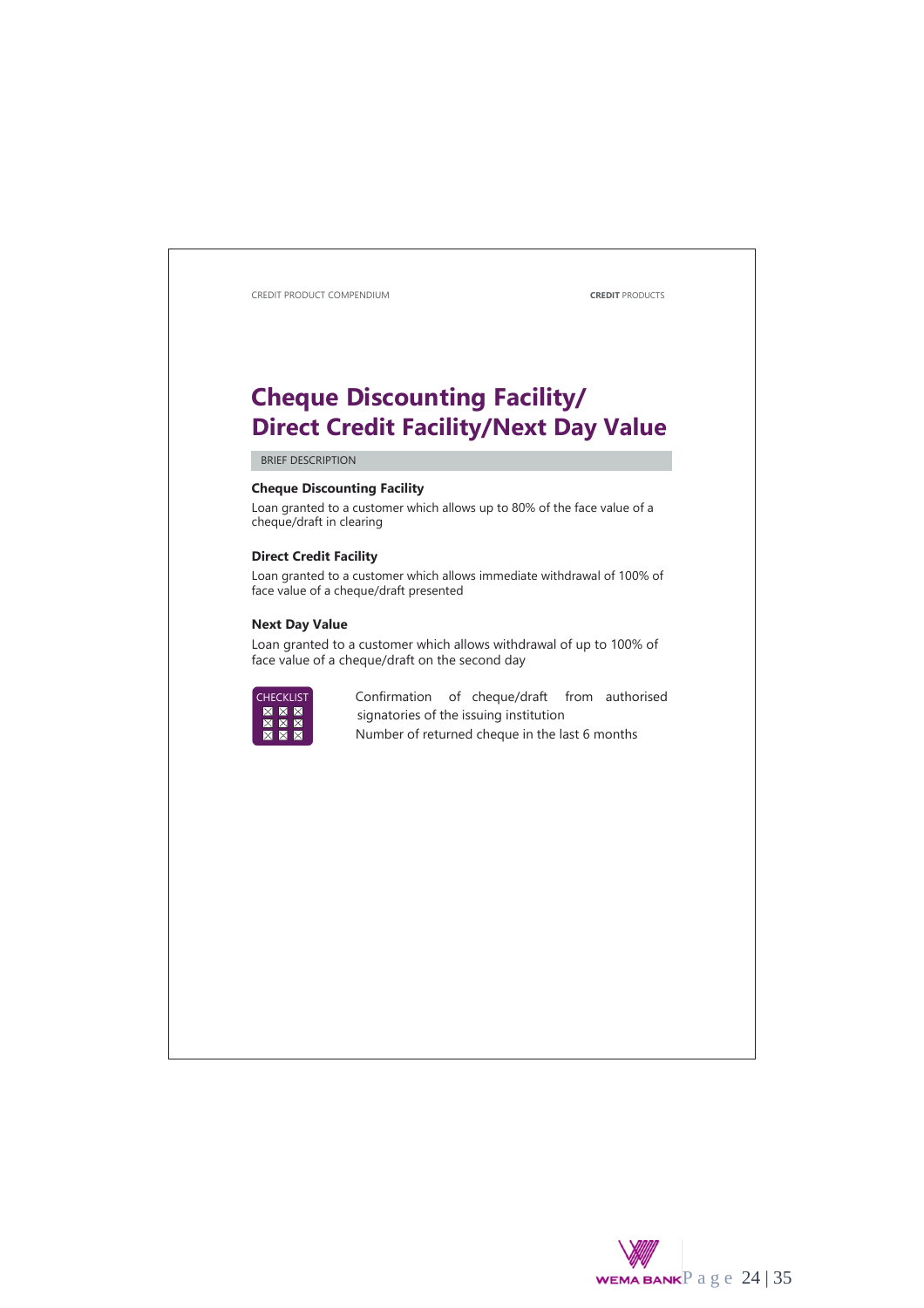# **Finance Lease Facility**

### BRIEF DESCRIPTION

Loan granted to finance acquisition of asset i.e. Motor vehicles, Generating set etc

Leasing refers to a mode of financing which allows the use of equipment in return for agreed lease payments.

This is a financing option for the acquisition or use of an asset. Two major types of leasing exist namely: Finance and Operating Lease.

Lessor – owner of equipment/asset Lessee – user of equipment/asset

Long term financing of fixed assets. Typically asset financed should be generic assets that can be easily realized in the event of default

An agreement between the lessor and the lessee by which the former permits the latter the use of the equipment (asset) for an agreed period of time, in return for lease rentals which the lessee pays to the lessor.

Associated risk includes Technology, Factory defect, competition, diversion.

### **TYPES OF LEASE**

**Finance lease -** the lessor (Wema bank) transfers to the lessee (customer) substantially all the risks and rewards incident to ownership of an asset. Title may or may not eventually be transferred (purchase option/residual value)

**Operating lease -** the lessor does not necessarily transfer all the risks and benefits of asset ownership to the lessee. It share the characteristics of usage agreement

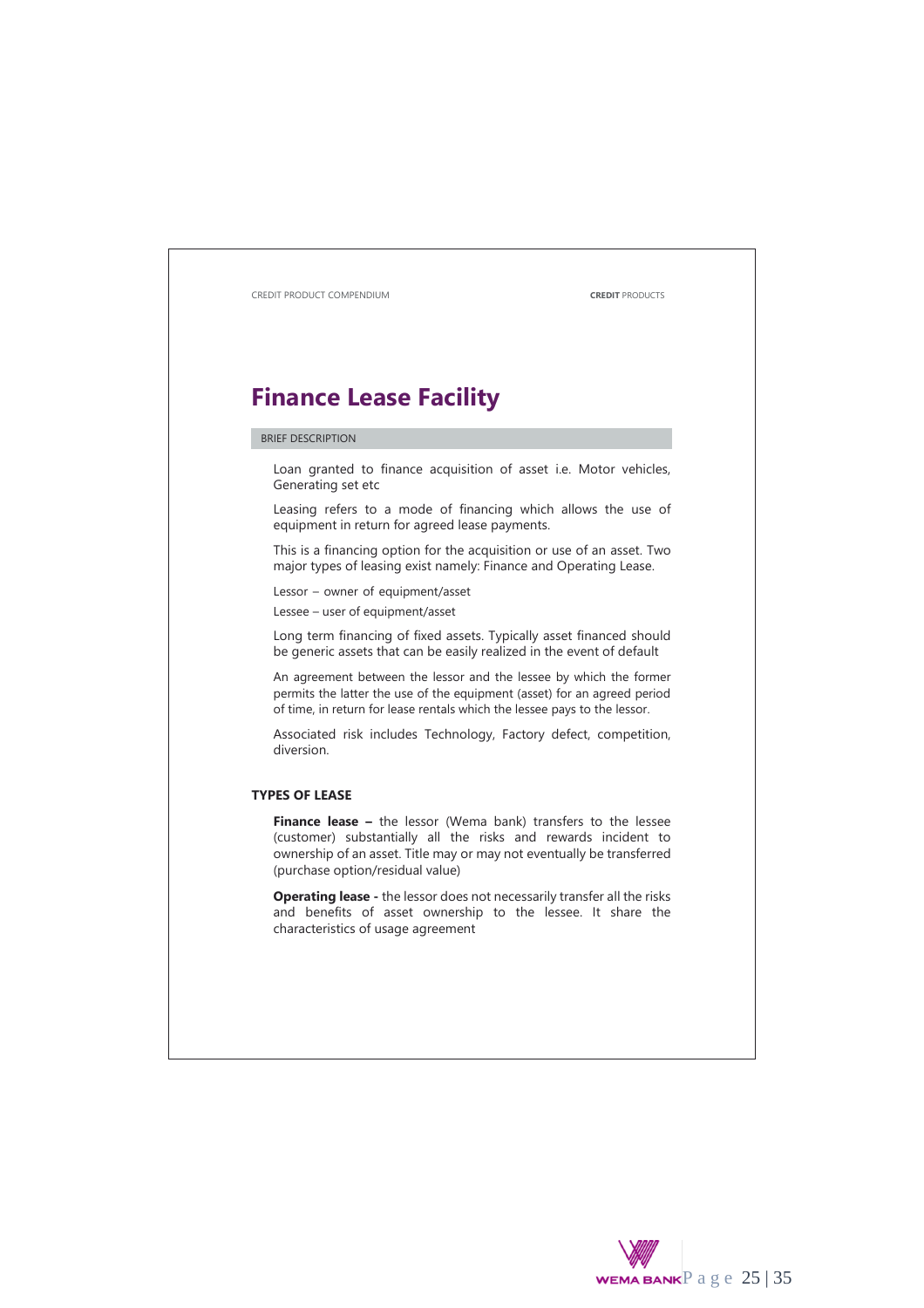

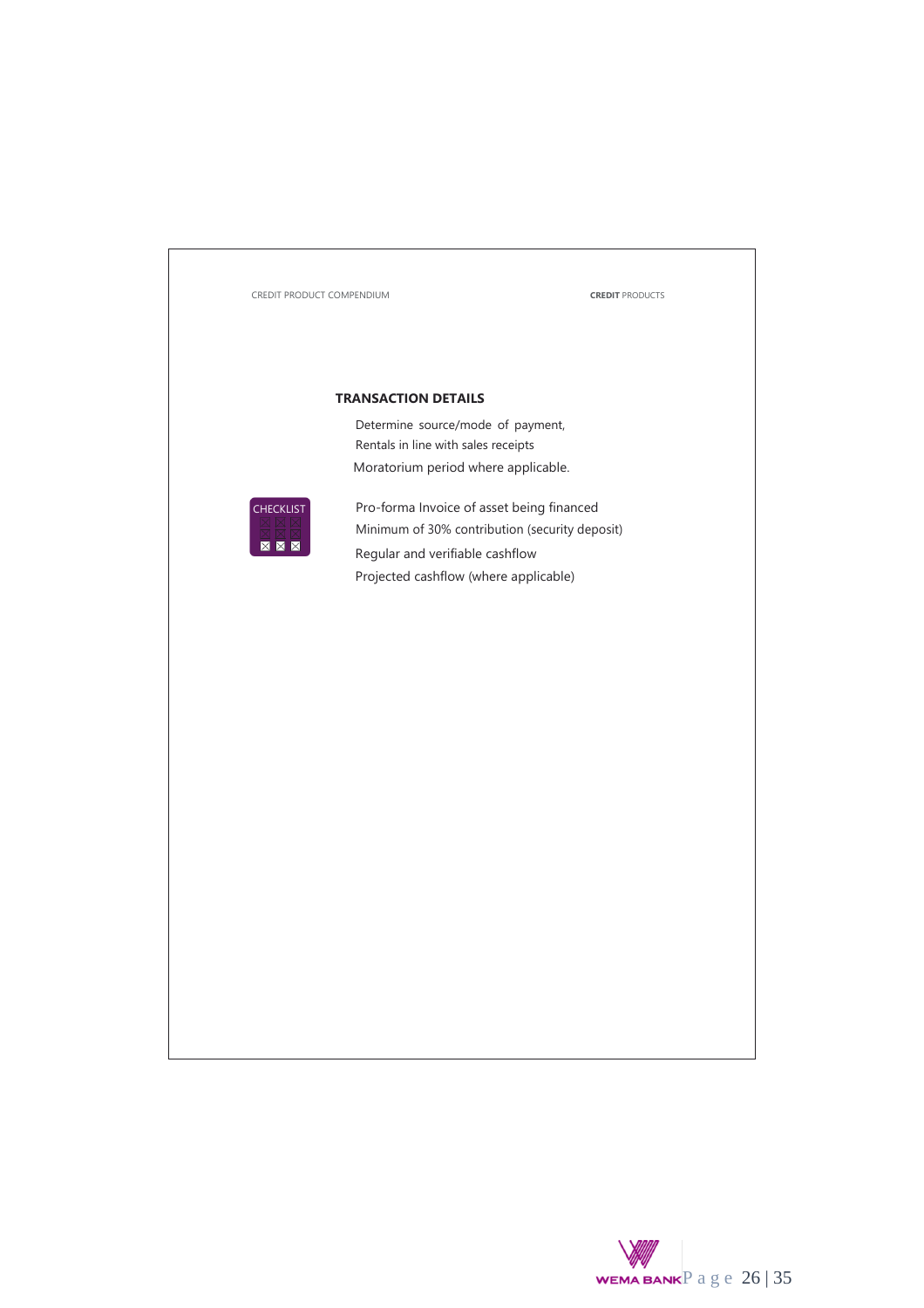

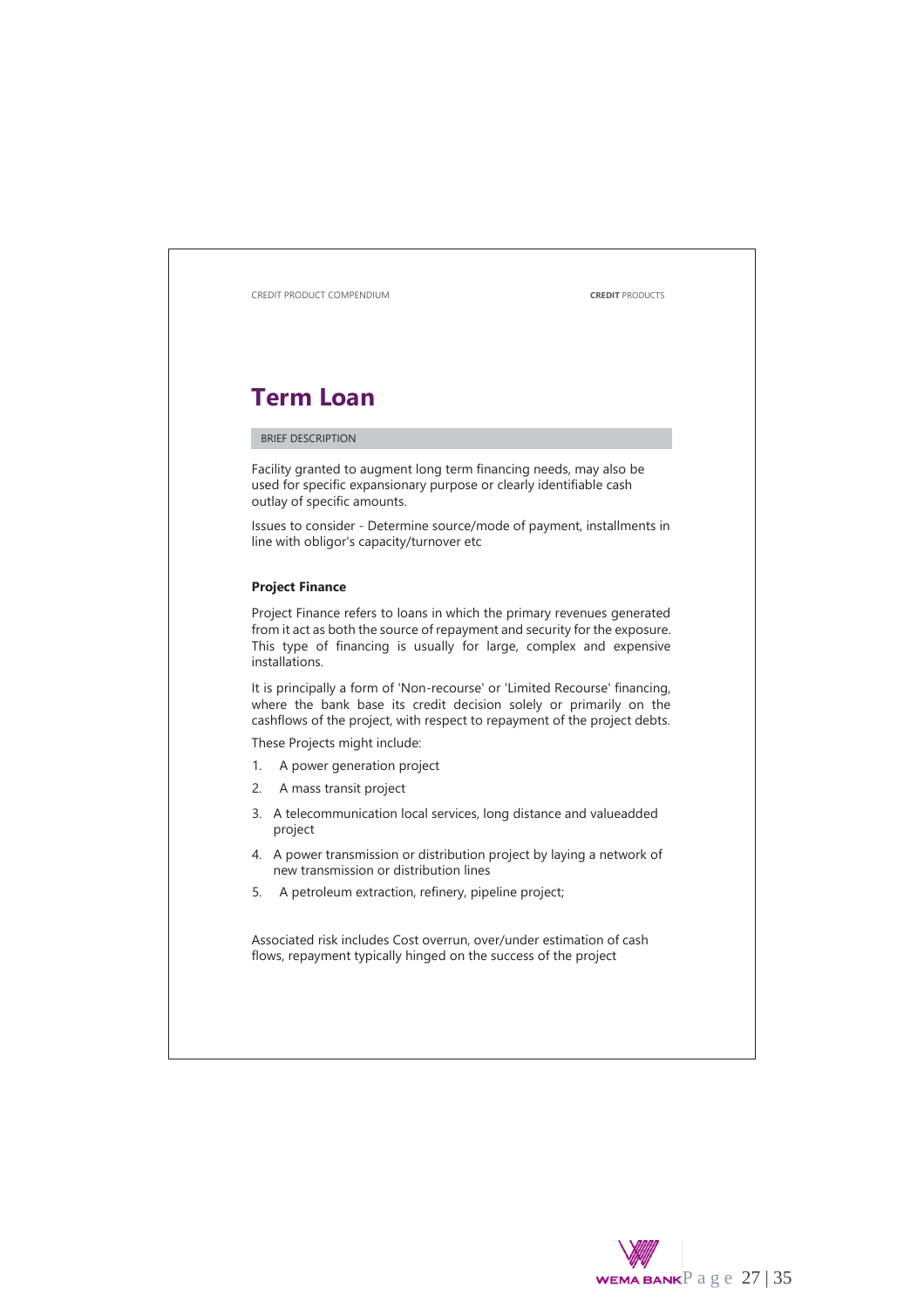

KEY Moratorium period where applicable, a thorough<br>ISSUES feasibility study need to be carried out disbursement feasibility study need to be carried out, disbursement patterns, monitoring, use of qualified project

manager,

experienced business managers etc

### **Mortgage loan**

Mortgage loan is a loan secured by real property through the use of a document which evidences the existence of the loan and the encumbrance of that realty through the granting of a mortgage which secures the loan

### **Margin loan**

Margin loan is a loan that allows the customer to finance against shares. The term margin refers to the difference between the market value of the shares and the cost of shares. The primary and secondary sources of repayment are from the sale of the securities purchased.

### **Object Finance**

Object Finance is a method of funding the acquisition of physical assets (e.g. ships, aircraft, satellites, railcars, and fleets etc) where the repayment of the exposure is dependent on the cash flows generated by the specific assets that have been financed and pledged or assigned to the lender.

### **Real Estate Loan**

Real Estate Loan also known as "Income producing real estate" is a loan provided for funding of real estate (such as, office buildings to let, retail space, multifamily residential buildings, industrial or warehouse space, and hotels) where the prospects for repayment and recovery on the exposure depend primarily on the cash flows generated by the asset.

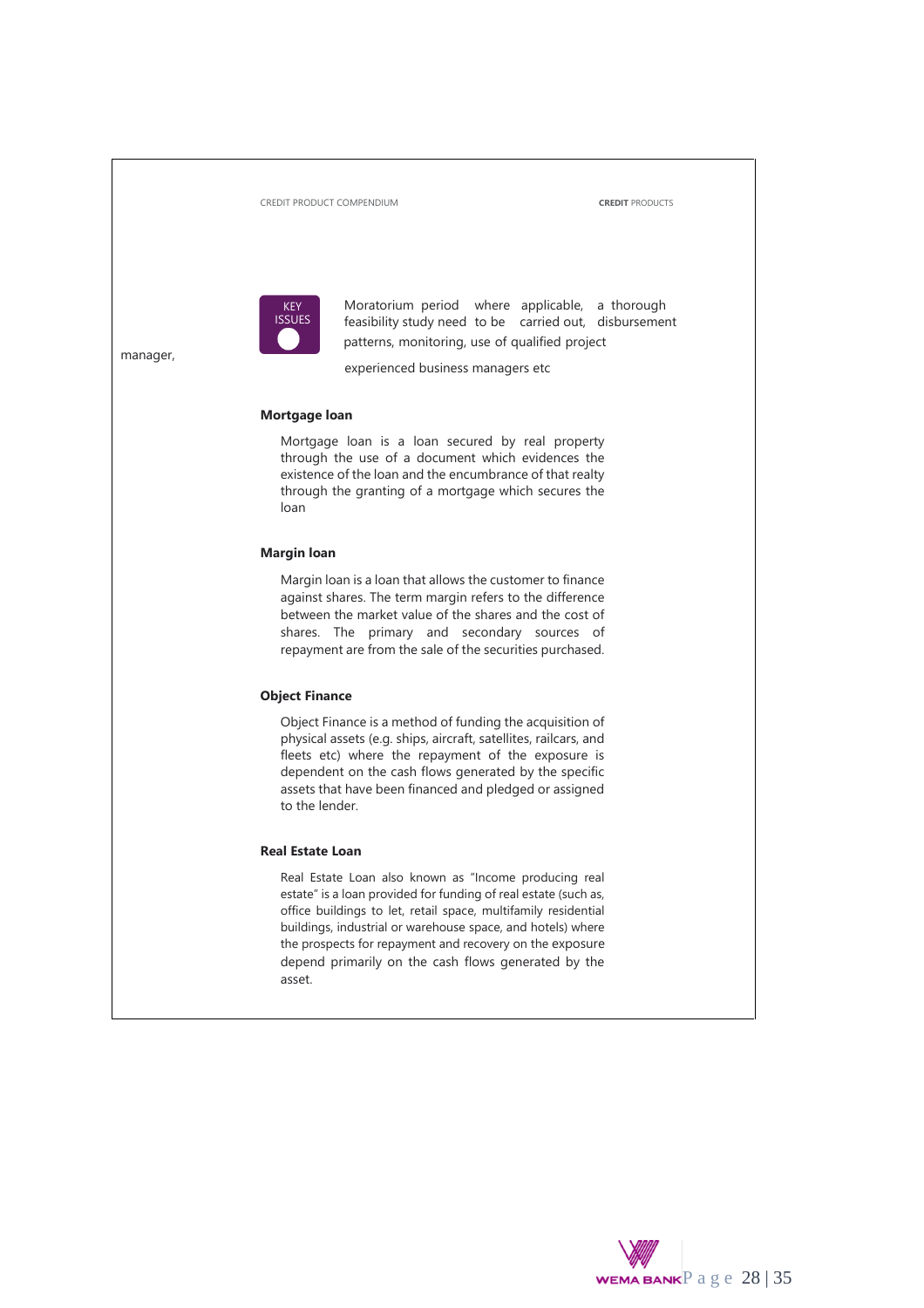#### **Commercial Real Estate Loan**

Commercial Real Estate Loan also known as "High-volatility commercial real estate" is the financing of commercial real estate that exhibits higher loss rate volatility (i.e. higher asset correlation) compared to other types of specialized lending.

### **Agricultural Finance Facility**

- a. Agricultural Finance refers to facilities granted for the following purposes:
- (i) Agricultural Production Loans for inputs like seeds, fertilizers, pesticides, etc. Production Loans also include working capital finance to meet expenses of various natures attributable to farming.
- (ii) Farm Development Finance for improvement of agricultural land, orchards, nurseries, agro allied industries, bakeries, animal husbandry, horticulture etc.) and construction of storage facilities, etc. for storage of seed, raw agriculture/farm produce.
- (iii) Agricultural Finance Lease for the purchase of agricultural machinery and equipment like tractors, threshers, etc.
- (iv) Non-fund based facility (e.g. letters of credit) for procurement/import of agricultural supplies etc by corporate & non corporate farmers.
- (b) Non-farm credit includes financing for livestock such as dairy, poultry and fisheries etc.

Agriculture Financing shall not include loans to traders and intermediaries engaged in trading/processing of agriculture commodities. Such lending

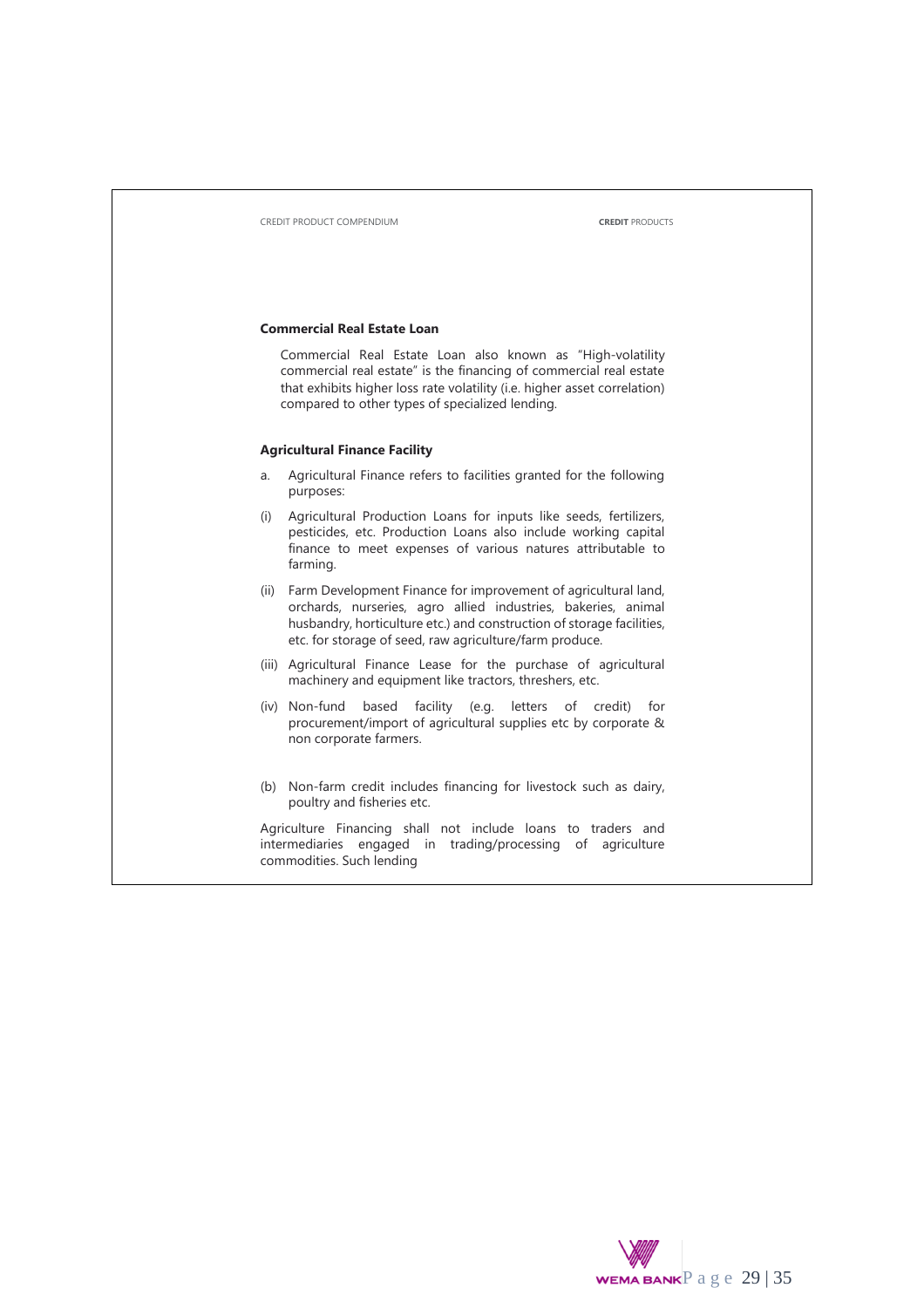would be covered under Prudential Guidelines for Corporate/ Commercial Banking or SME Financing.

However, agricultural financing can be extended to entities (including corporate farms, partnerships and individuals) engaged in farming activity as well as processing, packaging and marketing of mainly their own agricultural produce, provided 75% of the agriculture produce being processed, packaged and marketed should be produced by the above-mentioned entities themselves.

### **Bankers Acceptance**

Financial instrument or bill used in financing short term trade obligations or asset based self-liquidating credits whose tenor must not exceed 180 days.

To finance underlying trade transactions (local or foreign).

Associated risk includes Primary obligor, improper matching of repayment to maturity.

Issues to consider - Identify the underlying transaction with title being held as collateral by the bank, acceptance must be by physical instrument in form of draft supported by signed agreements, investors should know the issuers of the draft.

### **Commercial Paper**

A financing structure that allows the bank to directly match a surplus entity to a deficit entity. Unlike the BA, this creates only a secondary obligation on the part of the bank if guaranteed

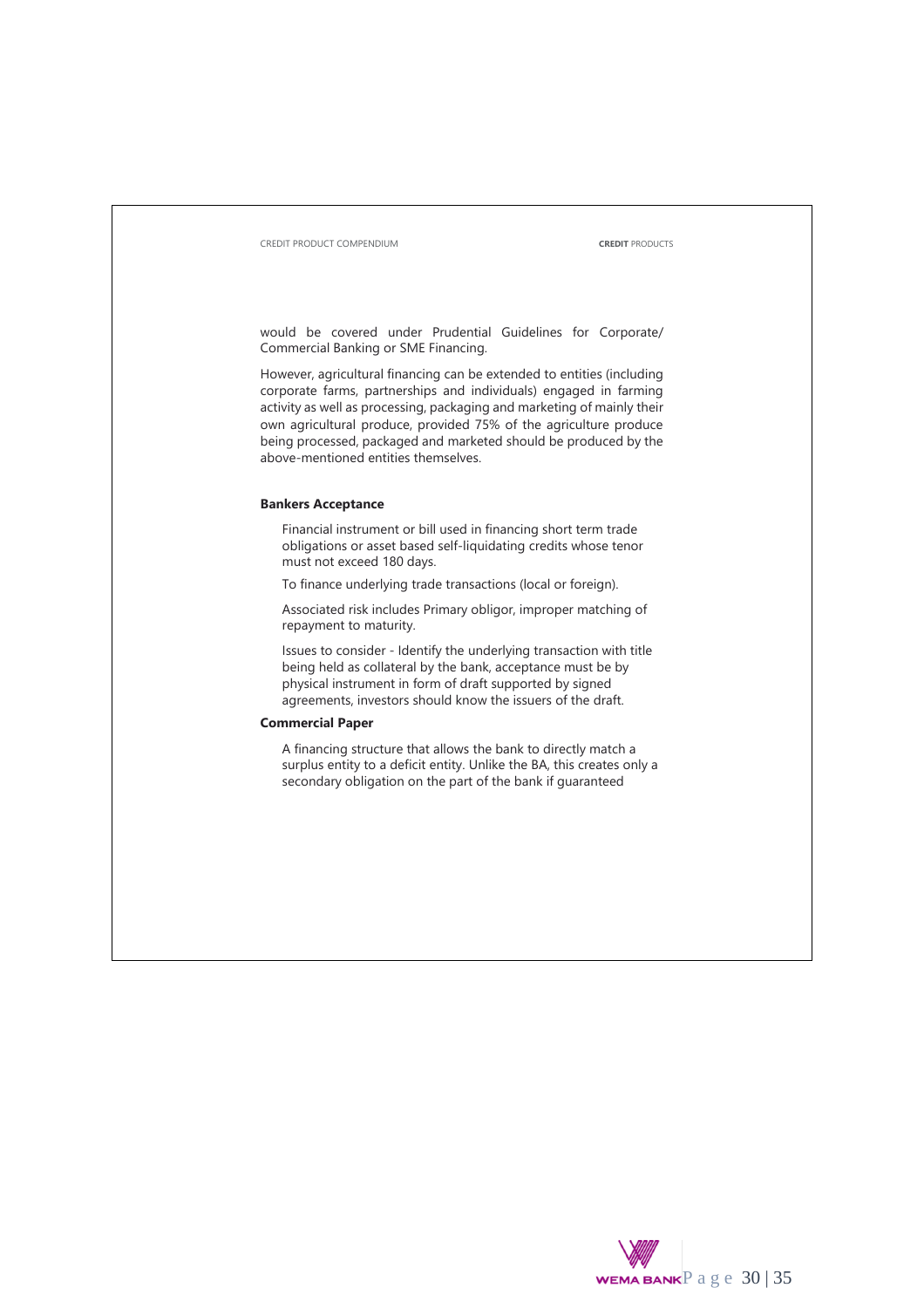## **Off Balance Sheet Facilities**

### BRIEF DESCRIPTION

Contingent Liabilities are off balance sheet facilities

They are used to substitute the banks credit worthiness with that of the obligor/customer

### **1. Bid/Tender Bond**

A tender bond also called a bid bond or a tender guarantee — is an undertaking by a bond issuer (Wema bank) on behalf of its customer to pay a sum of money to the Contractee if he (customer) wins the tender but fail to enter into the contract.

A bid bond is issued as part of a bidding process by the Surety (Bank) to the Project Owner (Principal), to guarantee that the Bidder (Customer) will undertake the contract under the terms at which they bid, if he wins the Bid.

The cash deposit is subject to full or partial forfeiture if the winning contractor fails to either execute the contract or provide the required performance and/or payment bonds. The bid bond assures and guarantees that should the bidder be successful, the bidder will execute the contract and provide the required surety bonds.

This would be mitigated by an adequate analysis of customer's track record of prior successfully executed jobs; analysis of technical partners' (if any) competence.

A Bid Bond is purchased when a contractor, or the "principal", is bidding on a tendered contract.

Usually 2% of proposed contract sum (bid amount)

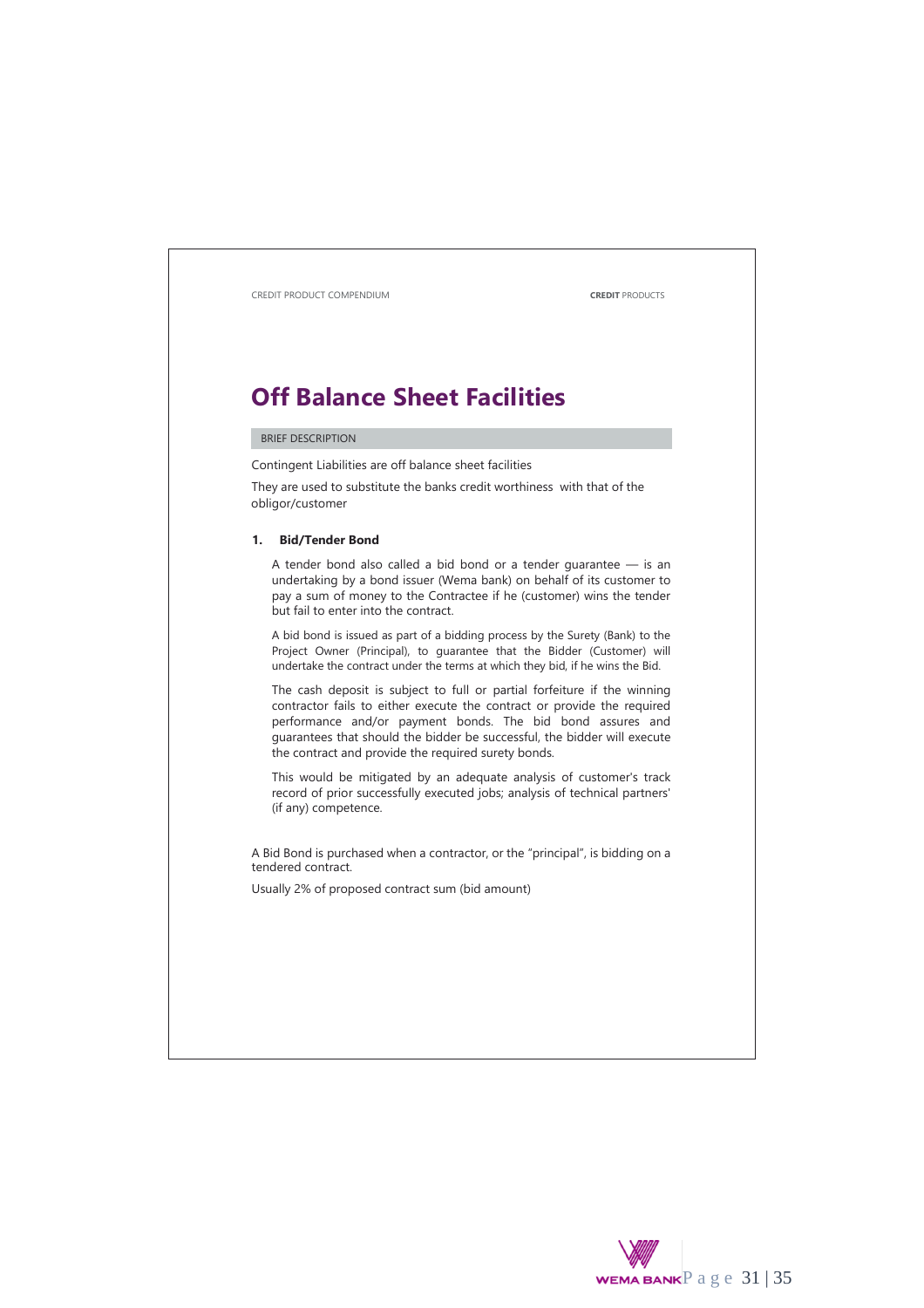### **Conditions precedent:**

- 1. Request Letter
- 2. Accepted offer letter
- 3. Board resolution
- 4. Copies of invitation to bid/tender or publication
- 5. Satisfactory credit checks
- 6. Payment of up-front fees
- 7. Provision of Counter Indemnity from Insurance Company Or 100% cash cover Or Legal Mortgage on property (where applicable)

### **2. Advance Payment Guarantee (APG)**

Advance Payment Guarantee or Advance Payment Bond – is an instrument issued by a bank (Wema bank) on behalf of its customer to secure upfront payments to them by third parties for jobs awarded to, but not yet executed by the contractor

An Advance Payment Guarantee is issued to secure release of advance payment (mobilization) received on a contract. It is intended to bind the supplier (our customer) to use the advance payment for the purpose stated in the contract between the customer and the Principal.

The guarantee is payable on demand and contains optional wording for the value of the guarantee to reduce as interim payments are made under the contract. The advance payment guarantee should only become effective once the advance payment has been received.

APG becomes effective upon receipt of funds/mobilisation from the contractee

The bank's maximum liability on APG is limited to actual funds received in its position

Usually 15% of contract sum (public sector)

### **APG Issuance**

### **Conditions precedent:**

- 1. Request Letter
- 2. Accepted offer letter

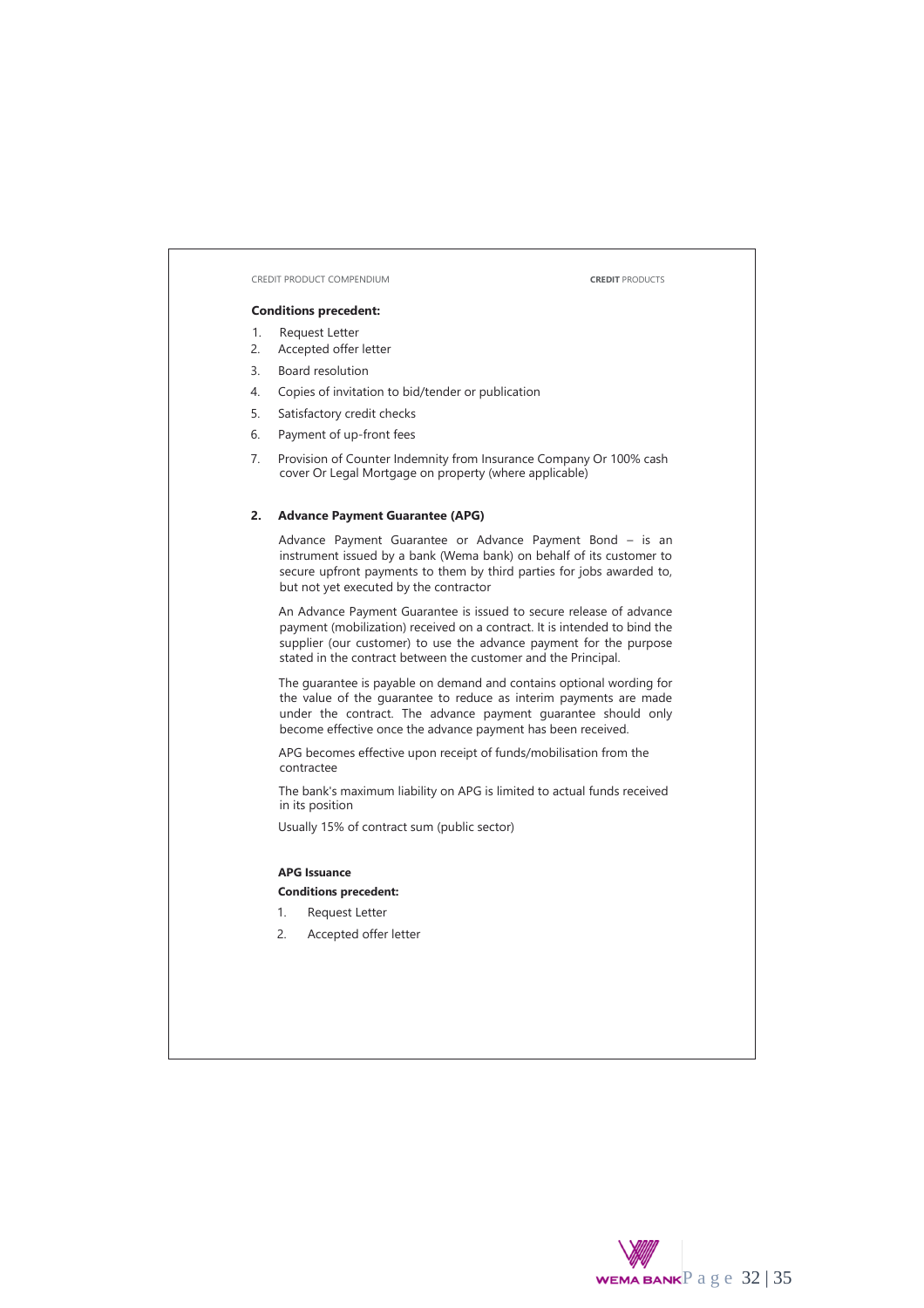- 3. Board resolution
- 4. Copies of contract award
- 5. Satisfactory credit checks
- 6. Payment of upfront fees

### **APG Utilisation**

### **Conditions precedent:**

- 1. Copies of contract agreement
- 2. Receipt of detailed work schedule/BOQ
- 3. Appointment of project manager (where applicable)
- 4. Evidence of similar contract successfully executed in the past

### **3. Performance Bond**

Performance bond is an instrument issued by the bank on behalf of its customer to secure chances of failure in executing contract awarded by third party

A performance bond is a surety bond issued by an insurance company or a bank to guarantee satisfactory completion of a project by a contractor (customer). A job requiring a payment & performance bond will usually require a bid bond, to bid the job. When the job is awarded to the winning bid, a payment and performance bond will then be required as a security to the job completion.

Usually 10% of contract sum (public sector)

Performance risk would be mitigated by an adequate analysis of customer's track record of prior successfully executed jobs; analysis of technical partners' (if any) competence as well as appointment of Project Manager by the Bank

### **Conditions precedent:**

- 1. Request Letter
- 2. Accepted offer letter
- 3. Board resolution

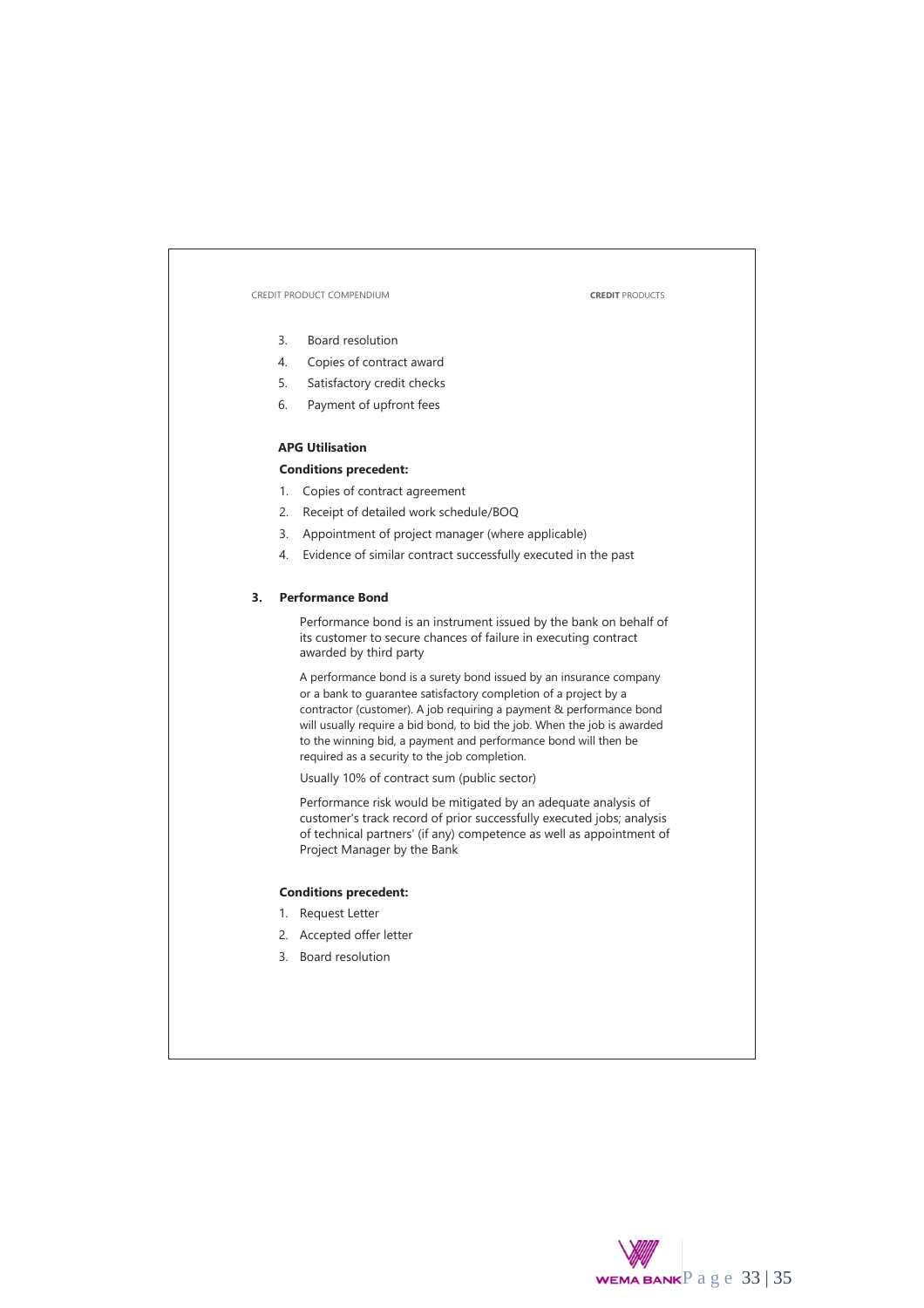- 4. Copies of contract award/agreement
- 5. Satisfactory credit checks
- 6. Payment of upfront fees
- 7. Appointment of project manager (where applicable)
- 8. Evidence of similar contract successfully executed in the past
- 9. Provision of Counter Indemnity from Insurance Company Or 100% cash cover Or Legal Mortgage on property (where applicable)

### **4. Bank Guarantee**

Bank guarantee is an instrument issued by a bank on behalf of its customer to certain third parties to assure them that the customer will perform its obligation as stated or envisaged in a particular transaction with them

Unlike the other forms of Guarantees above, a Payment Guarantee is issued on behalf of the Contract Employer (Principal, and our customer in this instance). Commitment (usually backed by collaterization of an asset) to pay a debt according to the terms of the original debt agreement. A payment guarantee or bond provides assurance that upon the Principal's default, the contractor will be paid for work performed

This would be mitigated by receipt of cash collateral of the same value as the Payment Guarantee issued; or an adequate analysis of customer's ability to generate cashflow sufficient to meet its repayment obligations under the Payment Guarantee as when due.

### *Instances*

Where goods are to be sold on credit

Where job completion precedes payment

### *Conditions precedent:*

- 1. Request Letter
- 2. Accepted offer letter